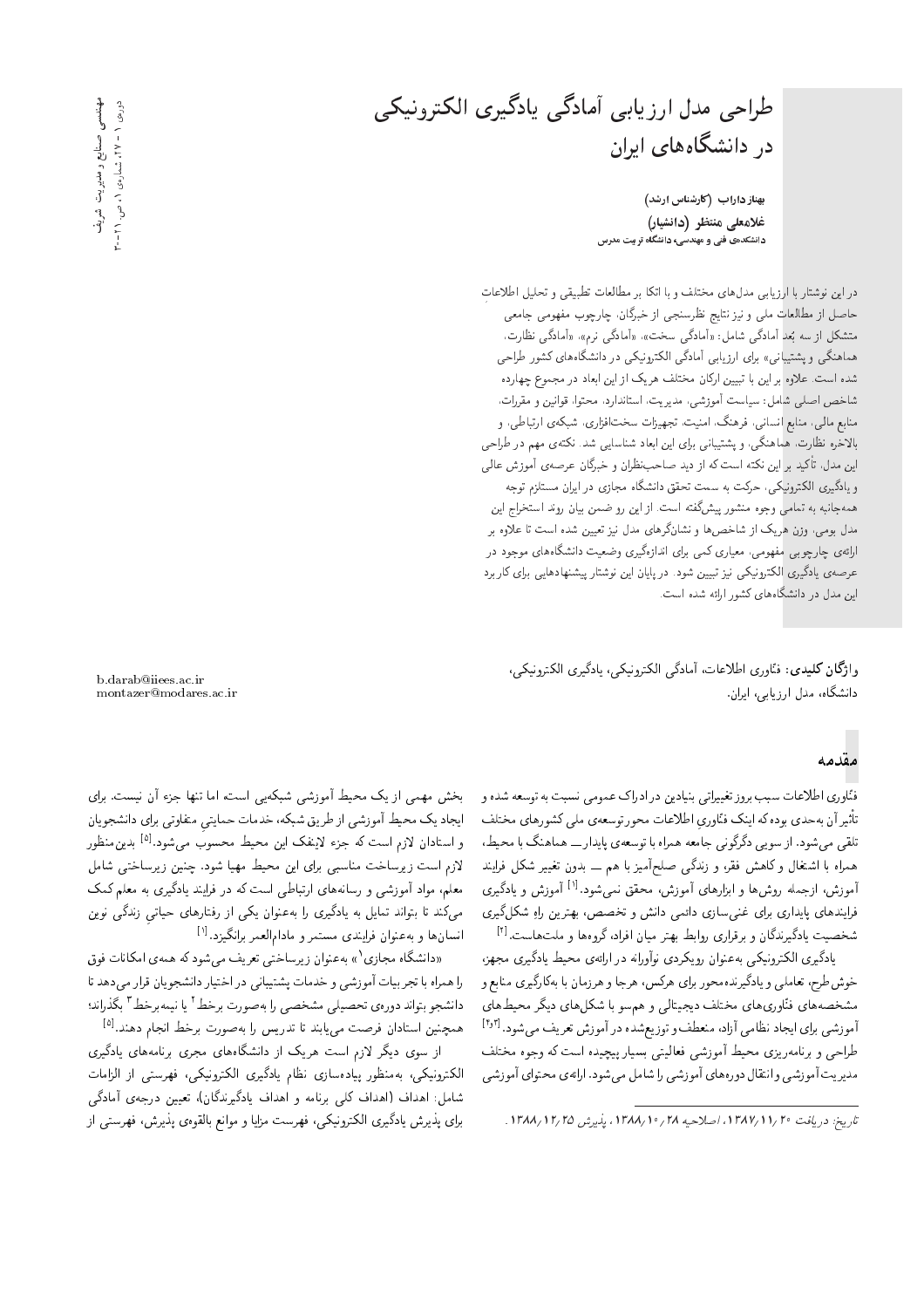پیکربندی وضعیت موجود یادگیری الکترونیکی و… را برای ارزیابی در اختیار داشته<br>باشند. آمادگی الکترونیکی بهمفهوم توانایی سازمان۵ و ظرفیت ذیiفعان آموزشی (مدیران، افراد کلیدی، استادان و دانشجویان) برای حضور در فضای الکترونیکی |مدیران، افراد دلیدی، استادان و دانسجویان\ برای حصور در قصای المدرونید<sub>ی</sub><br>است.<sup>9]</sup> بدیه ِ است برای تحقق بادگیری الکترونیکی لازم است ابعاد مختلف آمادگی |oO=t;hrDNtO=a@=CU=sRq |m}vwQDmr= |Q}oO=}jkLD |=Q@CU= |y}O@ "CU= چه به لحاظ عبا صر سبکه یی و چه به لحاظ امادد<sub>ی</sub> اساسی و سازمانی مورد بررسی و<br>استقبال تک استخبار استقبال کامی این محمد این محل ارزیابی قرار نیرد. ارزیابی آمادنی یادنیری الکترونیکی به مسئولان و سیاستنداران<br>اسلسطینی استانستان سایت است. اجازه میدهد تا با اتخاذ سیاستی مناسب، طرح های توسعه را چنان برنامه ریزی کنند كه محيطى همافزا و متوازن براى تحقق يادگيرى الكترونيكى ايجاد شود.<sup>[۷]</sup>

در این مطالعه نخست به بررسی مدلهای مختلف تحقق دانشگاه الکترونیکی |m}vwQDmr= x=oWv=OjkLD hrDNt |=ypOt |UQQ@ x@ CUNv xar=]tu}= QO حواهيم پرداخت و براساس مقايسه ي اين مدل ها، عبا صر اصلي اين محيط اموزسي را<br>اسميدا سيم سي آبري |ستخراج مي كنيم. آنگاه به بررسي چارچوب هاي مختلف ارزيابي آمادگي الكترونيكي می،پردازیم و از ترکیب این دو دیدگاه، چارچوب مفهومی جدیدی را برای ارزیابی آمادگی الکترونیکی در دانشگاههای ایران ارائه میکنیم. در بخش بعدی با محک<br>چارچوب بیشنهادی از دید خبرگان و متخصصان یادگیری الکترونیکی و آموزش عالمی چارچوب پیستهادی از دید حبرتان و متحصصان یادلیری الکترونیکی و اموزش عالی<br>جال میلمان است و سال آباد میلمان است. و با استفاده از روس@ای آماری، مدلی مناسب برای ارزیابی امادنی الحترونیدی در<br>ایا سایل میدانی ایران ارائه خواهیم کرد.

# مدل های تحقق دانشگاه الکترونیکی

<mark>آمروزه گسترش فنّاوری اطلاعات، تولید و تعاملات علمی را شکل دیگری بخشیده</mark> و بر چکونکی کسب و انتقال دانش در جامعه تاثیر زیادی داشته است. بدین ترتیب<br>. نحوهي استفاده از فنّاوري اطلاعات و طراحيي شيوههاي بهرهگيري از آن بهمنظور ارتقاء کیفیت آموزش، بهصورت یکی از مهمترین ابعاد ادارهی دانشگاهها درآمده است. از سویی با توجه به نوظهوربودن این پدیده برای پیادهسازی و ایجاد دانشگاه مجازی<br>مدل۵های مختلفی ارائه شده که مهمترین آن۵ا عبارت است از: چارچوب عمومی مدل های محتفی ارائه سده ده مهم رین آن ها عبارت است از: چارچوب عمومی<br>یادگیری الکترونیکی <sup>[A], A</sup>(VURM) مدل مرجع دانشگاه مجازی [VURM)<br>منابعت بقی الکترونیکی [ENES] از اینکستان اینکستان اینکستان این مدل سیستم آموزش الکترونیکی (<sup>۹۱</sup>٫۴ EES) مدل ترکیبی دانشگاه مجازی،<sup>[۱۰]</sup> مدل<br>۱۰ - اینگلسان گاه استفاده استفاده با استفاده بودن اینگلسان استفاده با سه یه یی دانسده های مجازی،<br>طراحی یادگیری (LDS) <sup>(۱۲]</sup> و مدل استمرار یادگیری الکترونیکی (MELC) <sup>۱۳] ۱۳].<br>مدل است مدل است تنها</sup> <sup>[۱۱]</sup> مدل ارز بابی هوشمند دانشگاه مجازی، <sup>[۱۱]</sup> "

مرور مدل های فوق نشان میدهد که بعضی از عوامل از تاکید و اهمیت بیشتری<br>سایت سالمان برخوردارند: در چارچوب عمومی یادنیری المبروتیمی، سیستم یادنیری المبروتیمی<br>اسمبر میکرمان اسلامی و در ۱۳۰۰ اسلامی آن اسلامی از استفاده اسلامی ، مدیریت ْ''، فنّاوری'''، اموزشی'''، اخلاقی ''، طراحی<br>از سیاس ۱۵ سال ۱۶۰۰ با هشت بُعد سازمانی'<br>با جا کا میگ<sup>ال</sup> مشت واسط کاربری<sup>۱۴</sup>، پشتیبانی منابع<sup>۱۵</sup> و ارزیابی<sup>۱۶</sup> بررسی میشود.<sup>[۸]</sup> مدل مرجع<br>ایندگار سا تید دارد: حدمات اداری (مدیریتی)، حدمات<br>ماما سا دانشگاه مجازي بر چهار بخش اصلي تأكيد دارد: خدمات اداري (مديريتي)، خدمات دانشجویی، خدمات منابع، و خدمات استادان است. در این مدل تا دید بر این است<br>کمیساسیان کمیسید است و در این استان استان است. که تا زمانی که خدمات و پشتیبانیهای اداری برای دانشجویانِ راه دور بهصورت<br>یکµرحه و منسجم برقرار نشود، دانشگاه مجازی در عمل موفق نخواهد شد. خدمات یک پارچه و مسجم برفرار سود، داستداه مجازی در عمل موفی نحواهد سد. حدمات<br>انمیسکو استان میلیم و سوال ایران استان ا دانسجویی در آین مدل بیستر بر ایجاد امدانات و محیطی برای ایجاد ندامل و روابط<br>سلستان سال این سا دوطرفه برای دانشجویان ـــ به عنوان اصلبی اساسبی در موفقیت برنامههای یادگیری الکترونیکی ــ تاکید دارد. درمورد خدمات استادان این مدل با بیان این که در هر<br>با آیت میساسلومان استنبار تقریبات ک محیط آموزشی معلمان و استادان نقش چشمگیری در ایجاد کیفیت آموزشی دارند، لازم میداند انجمنی برای استادان تشکیل شود تا اطلاعات مناسب برای ارائه در مباحث درسی و کمک به ایجاد تعامل با دانشجویان را برای آنها مهیا کند.<sup>[6]</sup><br>مارستان

در مدل سیستم آموزش الکترونیکی، کمک به طراحان برنامههای یادگیری

الکترونیکی، برای برنامهریزی و اجرای یک وضعیت یادگیری خاص، با تمرکز بر نیازهای شخصی و اجتماعی گروه یادگیری مورد توجه است. این مدل چهارلایه با |يجاد تعامل ميان روش هاى مختلف اين امكان را فراهم مى سازد تا با فنّاورى هاى موجود به یادگیری موثرتر دست یابیم.<sup>[۹]</sup><br>مافت کرد ک

مدل ترکیبی دانشگاه مجازی به تجزیه و تحلیل ارکان اصلی و ارتباط شان در یک دانشگاه الکترونیکی کمک میکند، و می توان گفت فرایند تصمیمسازی را بهخوبی سپین می سد. مسلم دانسده مجازی سامل سه قیه است: ۱۰ قیمی سازمانی که<br>| اما استاد استاد محمد استاد استاد استاد استاد محمد استاد محمد استاد استاد است. تبیین میکند.<sup>[۱۰]</sup> مدل دانشگاه مجازی شامل سه لایه است: ۱. لایهی سازمان<sub>ی</sub> که ساختار سازمان۵هی و وضعیت استفادهی مخاطبان (حق نشر'' و تضمین کیفیت)<br>ایران است که این مورد است که بایتک و ایران ایران را دربر مرکدید؛ ۲. لایهی زیر بنایی که با فنّاوری لازم برای ارائهی دورهها و ارزیابی دانشگاه مجازي تقويت مى شود؛ ٣. لايەي محتوايى كه قالب ارائهي مطالب يادگيري را مشخص مهركند. هر لايه از اين مدل با وضعيت هاى مختلفى تركيب شده است. دانشگاههای مجازی برای اثربخشی بیشتر باید این وضعیتها را بهطور مشخص در نظر بگیرند.<sup>[۱۱]</sup><br>ما

دید بر ارزیابی هوس مند بر وجود<br>ایسا مدل ارزیابی هوشمند دانشگاه مجازی با تأکید بر ارزیابی هوشمند بر وجود سیستم حمایتی شامل سه عنصر مدیریت، اداهی و ارزیابی تا دید دارد. این مدل<br>مسیستم حمایتی املاد وجود محزن اطلاعات و وجود سیستم های آسفال را در دانسداه مجازی صروری<br>استانا استان استان استان استان کوچک می۱داند.<sup>[۱۲]</sup> وظیفهی اصلی سیستم طراحی یادگیری (LDS) این است که به<br>ما نکننگان میدان است تولیدنسدتان محتوا، برای نجزیه و تحلیل و طراحی اموزسی، برنامههای یادلیری با<br>بر استفاده استفاده استفاده استفاده کیفیت و بی عیب، کمک کند. سیستم طراحی یادگیری همچنین باید توانایی مدیریت<br>اسما سال استمروزی این استمروز ایران استمروزی استمروزی استمروزی پروژههایی با طراحی اموزسی را فراهم نمد.<br>ایران میلی می استان است و این است که استان استان استان استان می است. يروژههايي با طراحي آموزشي را فراهم كند.<sup>[۱۲]</sup> مدل استمرار يادگيري الكترونيكي براساس نظریه ی عدم تایید انتظار (EDT)^` شکل گرفته است. این مدل بیان میکند<br>کمیشهای ساختهای کرد: كه قابليت استفاده، كيفيت و ارزش وابسته به هماند اما مبي توان آنها را بهصورت سه ساخت جداگانه اندازهگیری کرد. قابلیت استفاده به گستردگی بهرهمندی کاربران از محصول یا خدمات اشاره دارد.<sup>[۱۲]</sup> در جدول ۱، مقایسه، بین عوامل مطرح شده<br>مدارات میسکار است و است در هر مدل ارائه شده تا از این طریق ارائهی مدلی جامع و کامل از دانشگاه مجازی ممكن شود.

چنان که مشاهده می شود سه عنصر زیرساخت فنی، محتوا و منابع انسانی مهمترین عناصر مورد توجه در مدلها هستند و پس از آن، شاخصهای پشتیبانی،<br>نظارت و ارزیابی، مدیریت و سازماندهی مورد توجه واقع شدهاند. با توجه به شناخت CN=vW x@ xHwD =@ "Ov=xOW `k=w xHwD OQwt |yOv=tR=U w C} Q}Ot '|@=}RQ= w CQ=\_v مهم در بن آرکان سنگیرا کاهندهی محیط یا دلیری، کر بخش بعد به بررسی مهم در بن<br>مقامت استگاه استکاره میکند مدل های آمادگی الکترونیکی می پردازیم تا از تلفیق این دو مدل به چارچوب مناسبی براى ارزيابي أمادگي يادگيرى الكترونيكي دست يابيم.

# مدل های آمادگی پادگیری الکترونیکی

هر جامعهیی در صورتی می دواند از قناوری اطلاعات بهرهی موتر بخیرد ته در<br>آن ۱۰ - ۱۰ میلین است کام کلیم می برنامی استان بنتایم ایللامات ان نوان مندی بالفعل برای بهدارتیری و بهره مندی از مرایای فناوری اطلاعات وجود<br>-<br>- اهمیت اهمین است و است سلسل از گرمانان مند به سلسل سلسله افزای آن ۱۹ داسته باسد: این نوان میدی ((امادین المدرونیمی)) بامیده می سود.<br>- است که سال ۲۰۰۳ ق انتخابات میکند و میلی از سال ایران ایران ا<sup>۱۹</sup>] «أَبِک<sup>۱۹</sup><br>ا l<br>S ؤسسهء مککانل°۱» امادگی الکترونیکی و ظرفیت کشورها را برای حضور در<br>- ادیب تالیمی دایت ستایمی دور ا<sup>ور</sup>ا مشهور است دار نظار این ۲۱ «مو<br>س <sup>[۱۶]</sup> پروژهی سیاست های نظام رایانهیی<sup>۲۱</sup><br>پالمان مقامات اسلام به کمور انتظا اقتصاد دیجیتانی مورد ارزیابی قرار می دهد.<br>آمایگر امادنی را میزان نوسعهی جامعهیی می داند نه بنواند رسد نجارت الحسرونیخی و انتقال<br>استقال استقال ساخته عند حمد حمد حمد الله استقال استقال استقال ارزش واقعی را به جامعه تضمین کند. مرکز توسعهی بین|لمللی دانشگاه هاروارد<sup>۲۲</sup> مفهوم أمادگی الکترونیکی را توان مندی جامعه برای مشارکت در توسعه فتّاوری های اطلاعاتی و سطح آمادگی جامعه برای مشارکت در جهان شبکهیی تعریف کرده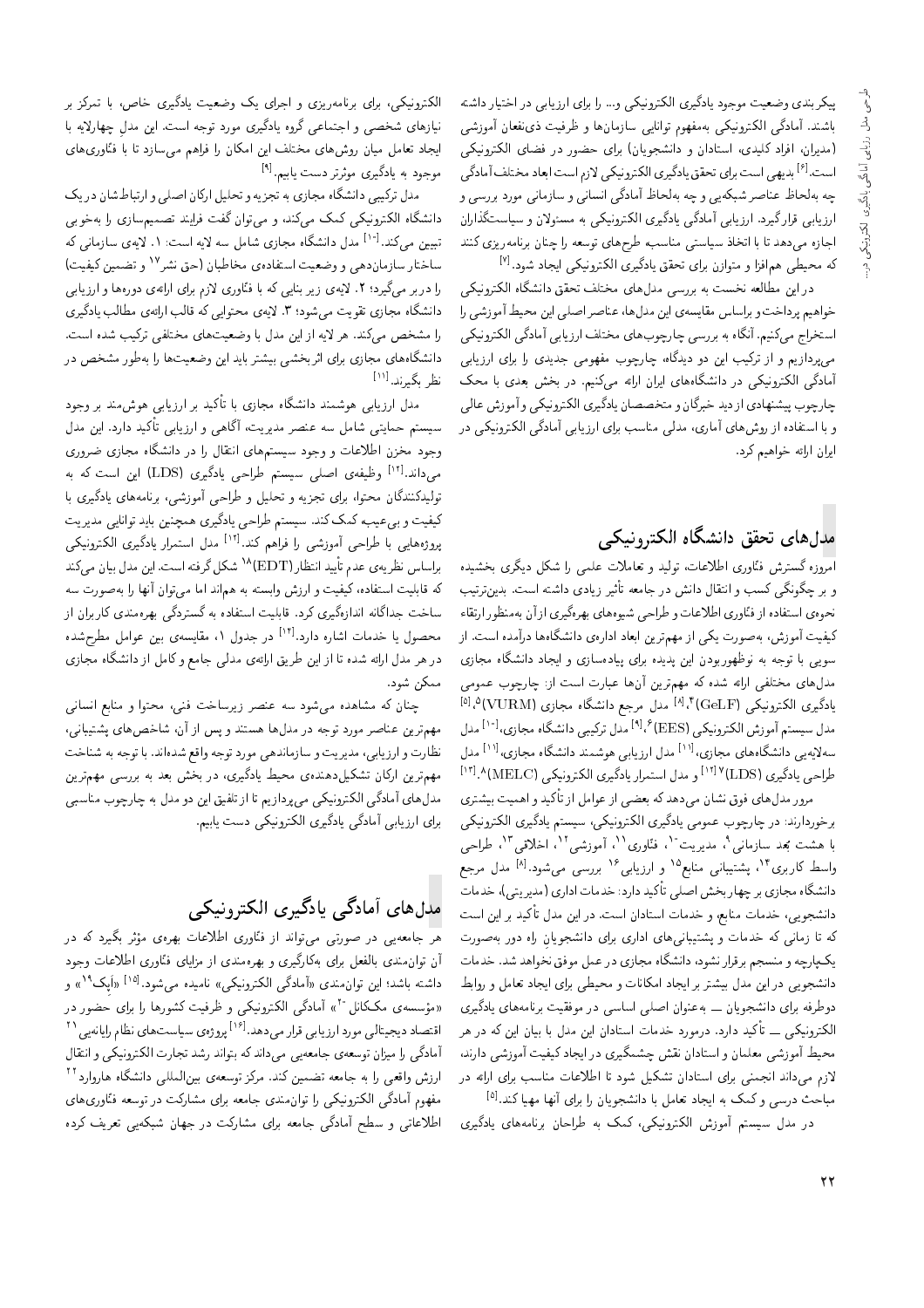| نظارت و   | خدمات و   | مديريت و  | قوانين و   | منابع     | توجهات                     | منيت       | محتوا     | زير ساخت  | شاخص                                            |  |
|-----------|-----------|-----------|------------|-----------|----------------------------|------------|-----------|-----------|-------------------------------------------------|--|
| ارزیابی   | پشتیبانی  | سازماندهى | مقررات     | انسانى    | مالى                       |            |           | فنى       | مدل                                             |  |
| $\sqrt{}$ | $\sqrt{}$ |           | $\sqrt{ }$ | $\sqrt{}$ | $\sqrt{}$                  |            | $\sqrt{}$ | $\sqrt{}$ | مدل مرجع دانشگاه مجازی                          |  |
| $\sqrt{}$ |           |           |            |           |                            |            | $\sqrt{}$ |           | مدل سيستم أموزش الكترونيكي<br>(EES)             |  |
| $\sqrt{}$ |           |           |            |           | $\sqrt{}$                  | $\sqrt{ }$ | $\sqrt{}$ |           | مدلی ترکیبی دانشگاه مجازی                       |  |
|           |           |           |            |           |                            |            | $\sqrt{}$ |           | مدل طراحي يادكيري الكترونيكي<br>(LDS)           |  |
|           |           |           |            |           |                            |            |           |           | مدل دانشگاه مجازی با تأکید بر<br>ارزيابي هوش.ند |  |
| $\sqrt{}$ |           |           |            |           |                            |            | $\sqrt{}$ | $\sqrt{}$ | چارچوب عمومي يادگيري الكترونيكي                 |  |
|           |           |           |            |           | اثربخشی، کفایت و رضایتمندی |            |           |           | مدل استمرار يادگيري الكترونيكي<br>(MELC)        |  |

جدول ١. مقايسهى فراواني شاخصها در مدلهاى تحقق محيط يادگيرى الكترونيكي.

<sup>[v۱]</sup> این در حالی است که مؤسسه ی فنّاوری ماساچوست<sup>۲۳</sup> آمادگی الکترونیکی<br>سیقیقی مطرح اسماع ادغام خود تنظیم استفرد در موضوع استفرد حالیل را توانایی تعقیب یا ردیابی ایجاد فرصتهای ارزش مند در حوزهی اینترنت می داند. این مرکز آمادگی الکترونیکی را مترادف با میزان توانایی و ظرفیت فنّاوری جامعه این مردز آمادتی الکترونیکی را مترادف با میزان نوابایی و طرفیت قناوری جامعه<br>این ادارات این این این ایران این متراکب تو آیا گیسک سیک این متر <sup>[۱۸]</sup> از نظر واحد اطلاعات اکونومیس<sup>ی ۲۴</sup> آمادگ<sub>ی</sub> الکترونیکی وضعیت<br>است تقسیم الملاد این مطلب کاساست کرده است کاربرد زیربنایی فنّاوری اطلاعات و توانایی کاربولن، شرکتهای تجاری و دولتها برای استفاده از فنّاوری در راستای منافعشان است. بدین تربیت آمادگی الکترونیکی برای استفاده از فناوری در راستای منافع سان است. بدین بربیت اماددی اندرونیخی<br>معیار و ملاکی برای سنجش آمادگی جوامع برای شرکت در شبکهی جهانی است.<sup>[۱۹]</sup><br>مناطب استام آما گیر اگر بهمنظور ارزيابي أمادگي يادگيري الكترونيكي مدل هايي ارائه شده است كه مهم ترين أنها عبارتاند از: مدل آمادگي يادگيري الكترونيكي واحد اطلاعات اكونوميست، الله ا ان ها عبارت اند از: مدل اما دنتی یا دنتیری الحنزویسحی واحد اطلاعات الوتومیست،<br>محمد المساحات التحمیط المساحی محمد التحال التحادی التحمیط المساحات التحمیط المساحات مدل ارزیابی آمادگی برای یادگیری الکترونیکی<sup>۲۰ | ۲۰</sup>۰ مدل آمادگی برای دست<u>بابی</u><br>ساحج سازی بر ۱۶ ا۱۱ یا برآیاچ ساحج ساحج سازی بر بر به یادگیری الکترونیکی<sup>۱۲۶</sup> مال آمادگی یادگیری الکترونیکی در سازمان ها<sup>۲۷</sup> ،<sup>[۱۵]</sup><br>مال مقصد آبادگیر است به ساخت الکترونیک از ایران ایران است که ایران است. مدل ترکیبی امادکی برای پدیرش یادگیری الکترونیکی^`````` مدل رزنبرک،'``` مدل<br>۱٫ محمد ۱۲۴۱ میل آن می سور افغانستان افغانستان استان افغانستان میل ،<sup>[۱۲]</sup> مدل رزنی<sub>د</sub>گ،<sup>[۱۲]</sup> براد بنت،<sup>[۲۲]</sup> مدل آندرسون،<sup>[۲۵]</sup> مدل هانی،<sup>[۲۶]</sup> مدل راجرز<sup>[۲۷]</sup> مدل نیلسون<sup>[۲۸]</sup> و<br>مدفع کارا مدل کارلوس ماچادو.<sup>[۶]</sup><br>سلم

مروری بر مدل های فوق نشان می4هد که بعضی از عوامل از تاکید و اهمیت<br>مساحد است میدان است و است و این افغان استفاده است بيشترى برخوردارند: در مدل ارائهشده توسط واحد اطلاعات اكونوميست، آمادگى یادگیری الکترونیکی معنایی فراتر از قابلیت اتصال دارد و مواردی دیگر همچون<br>سیستم آموزشی قوی و محتوای برخط مناسب نیز ضروری|ند. همچنین باید رضایت سیستم آموزسی قوی و محبوای برحمد مناسب نیز صروری ند. همچنین باید رضایت<br>و میل کافی برای پذیرش روش های جدید یادگیری نیز وجود داشته باشد.<sup>[۱۸]</sup><br>میل ایران آبی گرام است که با این میرکند و باید و میران میران ایران میل

مدل ارز یابی آمادنی برای یا دنیری آلکترونیکی پنج زمینه ی نسبوتار (محیطی))<br>ی، فرهنگی، مالی و بادگیری را لازم می رداند.<sup>[۱۹]</sup> مدل آمادگیر برای دست بایر به قناوری، فرهند<sub>ی</sub>، مالی و یادتیری را لا زم می داند.<br>-<br>- گلسانگوین کوسایل کوچی در موسط استگاه ها با سالگاه گلسای است. يأدنيرى المدرونيمى با مصرح دردن هست مرحلةى أمادد<sub>ى</sub> سامل: أمادنى هاى روابى،<br>و المصري المصري جامعهشناختی، محیطی، منابع انسانی، مالی، تجهیزات، مهارتهای فنی، تجهیزات، محتوای تقریباً تمامی جنبه های امادتی برای یادتیری الکترونیکی را مورد توجه قرار<br>استفاده است که گفت است. میدهه، بهطوری نه درومبندی هستنامهی مدل اجازه میدهد با افراد زیادی در این<br>سیستم مورد ارزیابی قرار بگیرند.<sup>[۲۰]</sup> مدل آمادگی یادگیری الکترونیکی در سازمانها<br>مسلمه ایرانی استفادهای استفاده مدل امادتی یادتیری الکسروییکی در سازمان ها<br>پسته استان میکند و کاربان استان مو در وههی اول برای سازمان ها در دو سطح ۰۱ قیاوری، بواوری، افراد (مردم) و ۰۱<br>ساحت است. این کلیستان میتکنید و این مصدر میتکنید و این مصدر است. منابع، مهارتها و نگرشها درمورد بذيرش يادگيري الكترونيكي طراحي شده است، ولی می توان آن را بسط داد و در سطحی بالاتر نیز بهکارگرفت.<sup>[۱۲]</sup> در مدل ترکیبی<br>آیا گریسا آمادگی برای پذیرش یادگیری الکترونیکی به دو جنبهی آمادگی به خوبی اشاره شده

له در مدل ها و ارزیابی های دیگر لم ر به چسم می حورد و می بوان آنها را عواملی<br>سلم گذاری می سویس سال سویس ایران انگر سال می کند و سال سویس آن انگر می تیرندار و پنهان برای استقرار تصام یادتیری الجنروییجی دانست: اما دینی تسبب و تارا<br>آیا گیستان آییمی ا ۱۲۱ میگری میدان میدانیمی استان میآییگی -=D [<sup>rt]</sup> رزنبرگ در مدل پیشنهادی خود عواملی چون آمادگی<br>مسلمات آموز آموز میلادی ایلاد ا و امادد<sub>ی</sub> فرایند اموزس.<br>- ا مجازی، معییر ماهیب اموزس، ارزس اموزس و طراحتی اطلاعات، مدیریت تعییر،<br>. آ نوآوری در تجدید ساختار آموزشی، صنعت آموزش الکترونیکی و تعهد کارمندان را مورد نظر قرار داده است.<sup>[۲۳]</sup><br>ما

در مدل برادبنت شرایط لازم برای پیادهسازی موفق یادگیری الکترونیکی در یک سازمان عبارتاند از: نیروی انسانی کارآمد (تعهد و مهارت)، مکان صحیح (زیرساخت) و منابع کافی (دانش و منابع مالی).'<sup>۲۲]</sup> طبق نظر آندرسون. راهبردهای<br>اگر سالمکر دیم مناطق سویر يادتيرى المدروبيمي بيازمند نجزيه و نحنيل دقيقي از اينده، زمان نوسعه، پول<br>الفاظ المسلمان المسلمة الفاضيات الفاضيات الفاضيات الفاضيات المسلم و حمایت رهبری برای موفقیت دورههاست.<sup>[۲۵]</sup> برای ارزیابی آمادگی الکترونیکی<br>مقدامات استفاد يرسش نامهيي با هفتاد يرسش در هفت دسته: منابع انساني، سيستم مديريت آموزشي، يادگيرندگان، محتوا، فنّاوري اطلاعات، مالي، فروشندگان<sup>۲۹</sup> و توليدكنندگان، طراحي <sup>[۲۶]</sup> راجرز به بررسی تأثیر پنج ویژگی اصلی برای پذیرش آموزش برخط<br>۲۰ - اسلمان استان گا سده است. `` راجرز به بررسی نامیر پنج ویژنی اصلبی برای پدیرس اموزس برحصه<br>توسط دانشجویان. استادان و مدیران دانشگاهی پرداخته که عبارت[ند از: مزیت<sup>۳۰</sup><br>با گالم ۲۱ میلی کار ایران بسیار ۲۲ <sup>۳۱</sup>، پیچیدگ<sub>ی</sub>۳۲ توان۰مندی۳۳ و مشاهدهپذیری<sup>۲۳</sup>ا (دو شاخص مطرح<br>ما " سازداری ، پیچیدد<sub>ی</sub> ، نوان مندی و مساهده پدیری<br>مساحات است در مدل بیسوں ــ نه در مدل۵ک دیدر نم ر مورد نوجه واقع سده ــ عبارتاند<br>اسکانگ کالم میں استخدام کا کہ ہم کر وہ کالمیا از: ۱. آمادگی فنّاوری های پیشرفته؛ ۲. آمادگی تشریک مساعی و گروهی. ارتباط باعث ایجاد نوآوری و رقابت در برگزاری هرچه بهتر دورههای یادگیری الکترونیکی و<br>باعث کم شدن هزینههای اولیه خواهد شد. از نظر نیلسون یکی از عواملی که باعث افزایش امتیاز کشورهای پیشرفته در جوزهی یادگیری الکترونیکی در مقایسههای اقزایس امبیاز تسورهای پیسرفته در حوزهی یادتیری انگسرونیکنی در مقایسههای<br>حهانه مهرشود، همکاری و مشارکت دولت با بخش خصوصه است.<sup>[۸]</sup> در مدل جهانی میسود، همداری و مسارتت دولت با بحس حصوصی است. `` در مدل<br>سراجات اساس آبا گیرانگ میکنند و سایت استفاده تارلوس ماچادو، آمادنی انگیروئیگی مفهومی از نوابایی موسسههای آموزش عالی<br>ستانلیم کاستانیم کاکتاب آسینشمار از سال کاکتاب فتیم بایده ناگان و نوافایی کارمندان و کارلنان اموزسی امانند مدیران، کارلنان فیی، یاددهندگان و<br>با گریگان ایسمبلینی سیاسی آیست و این مرکز سایستان ایسانیا یادگیرندگان) برای تولید فرصتهای آموزش الکترونیکی با استفاده از امکانات و <sup>[۶]</sup> در جدول ۲ شاخصهای مطرح در مدلهای آمادگی<br>میدان قتاوری های رایانهیی است.<br>اگر ۲۰۱۱ء : ح "Ov=xOW xU}=kt |m}vwQDmr= |Q}oO=}

با مقایسه ی ساحص های موتر در آمادد<sub>ی</sub> الجنروییچی مساهده می سود به آمادد<sub>ی</sub><br>اینچین می آیا گیست ایران اینچین بگیست ایران اینچین ایران ایران ر<br>ا OQwt =ypOt |t=tD QO |r=t `@=vt w |ovyQi |oO=t; '=wDLt |oO=t; '|vi CN=UQ}R توجه قرار گرفتهاند.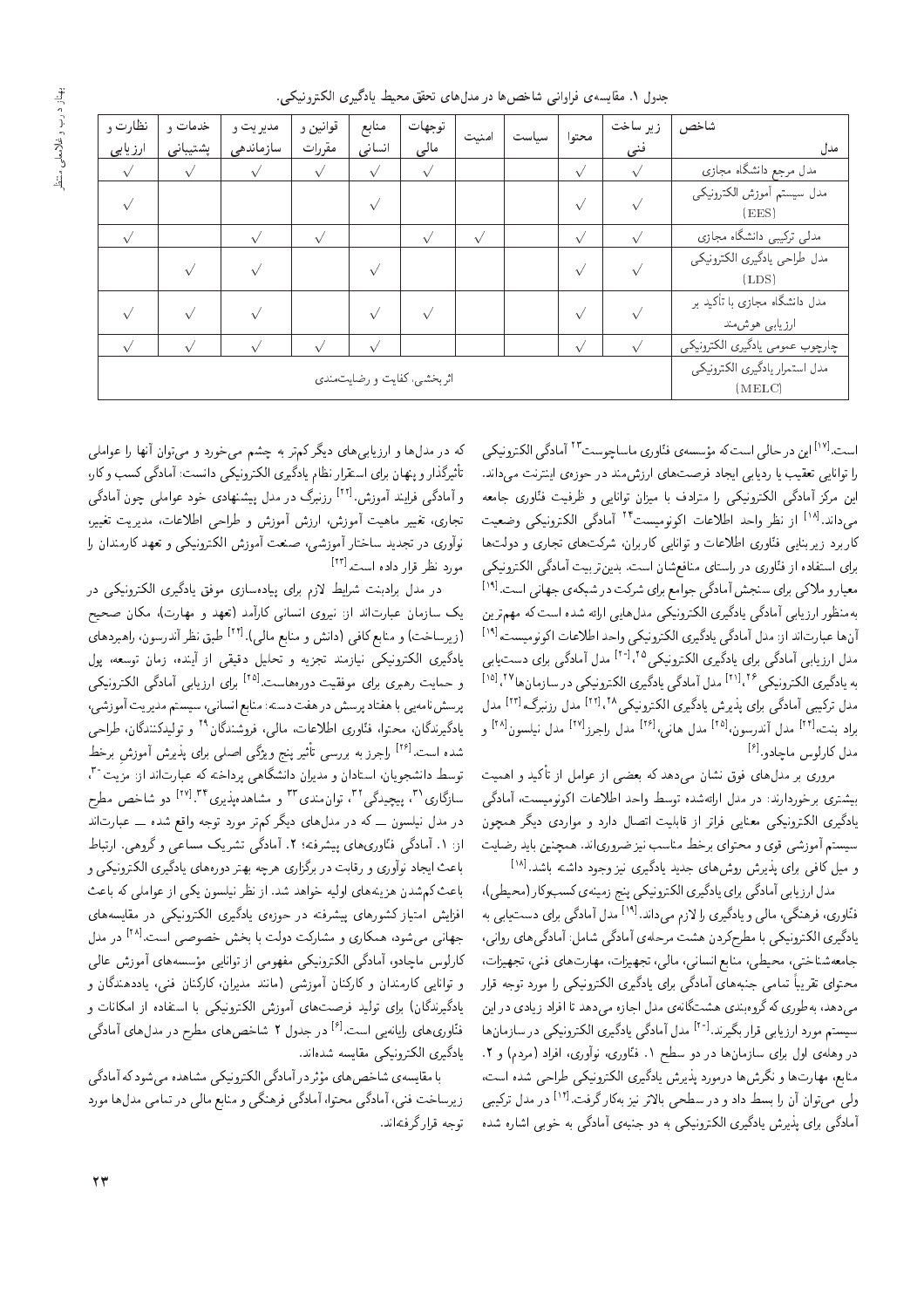| جدول ۲. مقایسهی فراوانی شاخصها در مدلهای مختلف أمادگی الکترونیکی. |  |  |  |
|-------------------------------------------------------------------|--|--|--|
|-------------------------------------------------------------------|--|--|--|

| منابع     | منابع     | ستاندارد | فرهنگ     | سداست      | محتوا     | زير ساخت  | شاخص                                            |
|-----------|-----------|----------|-----------|------------|-----------|-----------|-------------------------------------------------|
| انسانى    | مالى      |          |           |            |           | فنّاوري   | مدل                                             |
|           |           |          | $\sqrt{}$ |            | $\sqrt{}$ | $\sqrt{}$ | مدل آمادگی یادگیری الکترونیکی (EIU)             |
|           | $\sqrt{}$ |          | $\sqrt{}$ | $\sqrt{ }$ | $\sqrt{}$ | $\sqrt{}$ | مدل ارزيابي آمادگي براي يادگيري الكترونيكي      |
| $\sqrt{}$ | $\sqrt{}$ |          | $\sqrt{}$ |            | $\sqrt{}$ | $\sqrt{}$ | مدل آمادگی برای دست یابی به یادگیری الکترونیکی  |
| $\sqrt{}$ |           |          | $\sqrt{}$ |            |           | $\sqrt{}$ | مدل آمادگی یادگیری الکترونیکی در سازمان ها      |
| $\sqrt{}$ | $\sqrt{}$ |          | $\sqrt{}$ |            | $\sqrt{}$ | $\sqrt{}$ | مدل تركيبي أمادگي براي پذيرش يادگيري الكترونيكي |
| $\sqrt{}$ | $\sqrt{}$ |          |           |            |           |           | مدل رزنبرگ                                      |
| $\sqrt{}$ | $\sqrt{}$ |          |           |            |           |           | مدل براد بنت                                    |
| $\sqrt{}$ | $\sqrt{}$ |          | $\sqrt{}$ |            | $\sqrt{}$ | $\sqrt{}$ | مدل أندرسون                                     |
| $\sqrt{}$ | $\sqrt{}$ |          |           |            | $\sqrt{}$ |           | مدل هانبي                                       |
| $\sqrt{}$ |           |          |           |            |           |           | مدل راجرز                                       |
| $\sqrt{}$ | $\sqrt{}$ |          |           |            |           |           | مدل گروه دانش                                   |
|           |           |          |           |            | $\sqrt{}$ |           | مدل نيلسون                                      |
| $\sqrt{}$ |           |          |           |            | $\sqrt{}$ |           | مدل ماچادو                                      |

اینک باتوجه به وجوه شناسایی شده در ایجاد محیط های آموزشی و با تلفیق آنها با شاخصهای اصلی أمادگی یادگیری الکترونیکی می توان برای ارزیابی أمادگی يادگيرى الكترونيكى در دانشگاههاى ايران مدل مناسبى ارائه كرد.

# ارائهی چارچوب مفهومی جدید برای آمادگی یادگیری الكترونيكي

برای تحقق یادگیری الکترونیکی لازم است ابعاد مختلف آمادگی ۔۔ چه بهلحاظ زیرساخت فنی، چه بهلحاظ أمادگی سیاستی، أمادگی منابع انسانی و أمادگی سازمانی ـــ مورد بررسی و ارزیابی قرارگیرد. باید اشاره کرد که یافتن مدلی مناسب برای ارزیابی آمادگی بهشدت وابسته به اقتضائات زیستبومی و سازمان مورد بررسی است. از این رو ضروری است با تعیین ساختار اصلی تحقیق، پایهریزی چارچوبی مناسب برای ارزیابی أمادگی یادگیری الکترونیکی ضرورت مییابد. چارچوب کلی ارزیابی أمادگی الکترونیکی را می توان در سه بخش اصلی تقسیم بندی کرد: أمادگی سخت، آمادگی نرم، آمادگی پشتیبانی، نظارت و هماهنگی.

- الف) أمادكي سخت: اين بخش ناظر به كليهي وجوهي است كه به لحاظ سخت افزاري، تجهیزاتی و ارتباطی مورد نیاز است. بنابراین می توان آن را شامل دو بخش اصلی زيرساخت شبكهيى وتجهيزات دانست.
- ب) آمادگی نرم: این بخش بیانکننده همهی عوامل نرم شامل فنّاوری های نرم (مقررات، روندها، قوانین و…) است که در ایجاد و پشتیبانی محیط های آموزشی<br>برخط مورد نیاز است. باتوجه به ارزیابی مدل۱ها، می2توان اجزای این بخش را =Q VN@ u}= |=RH= u=wD|t '=ypOt |@=}RQ= x@ xHwD=@ "CU= R=}v OQwt \NQ@ چمین برسمرد: منابع انسانی، مدیریت، فوانین و مفررات، استانداردها، منابع مالی،<br>ا امنیت، فرهنگ، محتوا و سیاست.
- ج) آمادگی نظارت، هماهنگی و پشتیبانی: هرچه دو زیرساخت قبلی ناظر به وجوه درونی عملکرد نظام اموزشی است، این زیرساخت ناظر به ایجاد تعاملِ بینِ<br>منصوب استگرام اسلمب است از منصوب است که است که است. بخشی و هماهنگی میان اجزای مذکور در بخش های پیشگفته است. بخش نظارت، خود شامل دو بخش نظارت بر فرايند و نظارت برفراوردهى أموزش است.

«فرایند» ناظر به همهی روال۵ای اجرایی در محیط یادگیری، و «فراورده» ناظر به<br>محصول نهایی این فرایند است. بهتعبیر دیگر در این بخش هر دو عامل فرایندی و محصول بهایی این قرآیند است. به هبیر دیگر در این بحس هر دو عامل قرآیندی و<br>|}=<br>|} عمد دردی مورد آرزیابی قرار می شیرد. تکنهی مهم این است که این بحس محیط<br>استان استان الموت بر همهى اجزاى قبلى (چه نرم و چه سخت) است و هر بخش از آنها را تحت نظارت دارد.

=Q |m}vwQDmr= |Q}oO=} |oO=t; ?wJQ=J u=wD|t jwi C=L}[wD x@ xHwD =@ مطابق سکل ۱ در نظر ترقب. در ادامه نغریف عملیاتی هریک از ابعاد و ساخص ها<br>آ أورده شده است.

# الف) آمادگی سخت

<mark>آمادگی شبکه</mark><br>بایه و اساس اجرا و بیادهسازی بادگیری الکترونیکی، آمادگی از لحاظ زیرساخت مخابراتی و بهنای باند مناسب برای اتصال به شبکههای اطلاعاتی است. درواقع اگر محابرانی و پهنای باند مناسب برای انصال به سبکههای اطلاعاتی است. دروافع ادر<br>ایران ایرانی به تصویر کلیست است. است است ایرانی تولید ایرانی ایران از این نحاط صعف عمدهیی وجود داسته باسد امدان برقراری ارتباط میان عماضر<br>میلیست استفاده است که این میکرد که دخيل در برنامههاى يادگيرى الكترونيكى وجود ندارد.

#### آمادگے تجهہ;ات

وجود تجهیزات مناسب از اجزای اصلی اجرای هر برنامهی یادگیری الکترونیکم است. یادگیرنده باید رایانههای چندرسانهیی با قابلیت کاربری نرم|فزارهای مختلف را در اختیار داشته باشد، و سازمان نیز باید تجهیزات مناسبهی برای تولید و توزیع محتواي الكترونيكي تأمين كرده باشد.

### ب) آمادگی نرم آمادگی سیاست

در این زمینه، سیاست کلان دولت، حمایتهای کلان دانشگاه و تعهد مدیران ارشد دانشگاه در اجرای این سیاستها از نکات حائز اهمیت است.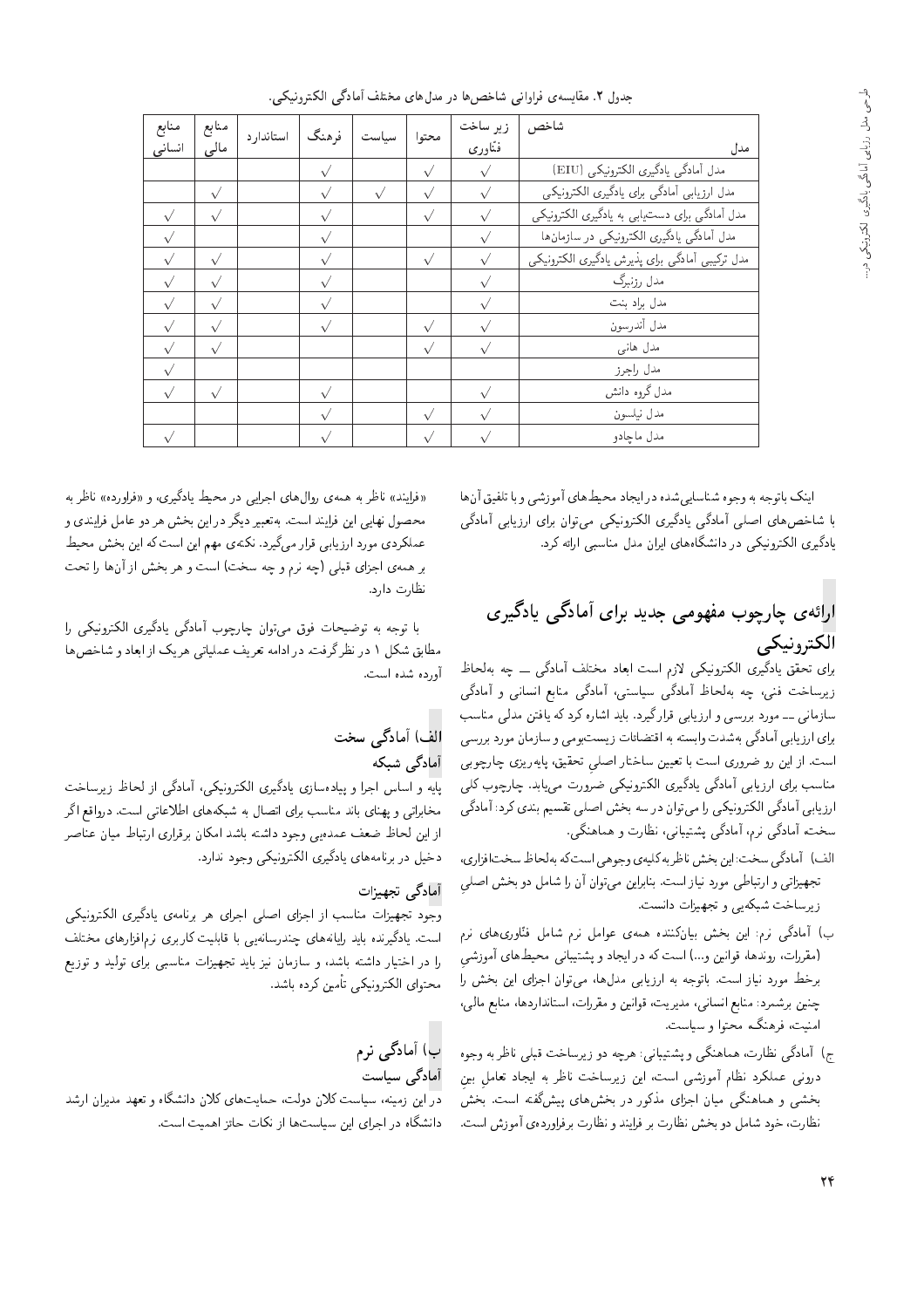

۔<br>آمادگی نظارت و ہماہنگہ

ب) اجزاي چهارچوب. شکل ۱. چارچوب پیشنهادی برای ارزیابی آمادگی یادگیری الکترونیکی.

آمادگی مدیریت<br>این بخش که میrقوان آن را بهعنوان مدیریت دانشگاه مجازی در نظرگرفت، وظایفی |i}=\_w 'CiQo Q\_v QO |R=Ht x=oWv=O C} Q}Ot u=wvax@ =Q u; u=wD|t xmVN@u}= چون نغیین راهبرد و رویدرد دانسداه مجازی، نغییناولویت های اموزسی، پژوهسی<br>المصدر ا و مالي را دربر مي گيرد.

# أمادگي منابع انساني

.<br>بهمنظور استقرار نظام يادگيري الكترونيكي، توانايي و صلاحيت يذيرش و به كارگيري قناوری از سوی منابع انسانی بسیار خانز اهمیت است. چهار مولفهی اصلی این<br>مید مسلم گریگان اسلامات کامیابی اسل - بح*س ــ یادتی*رمدنان، استادان، تارتیان و برنامهریزان دانستگاه مجازی ــ باید از<br>آیا گرینجا این این این محاج است این این محاوی محاوی این این این این آمادگ<sub>ی</sub> نسب<sub>ی</sub> بهلحاظ مهارت فنی برای کاربری و پذیرش دورهها و برنامهها، توانایی برنامه ریزی و تصمیمگیری برای خود، میزان سواد رایانهیی و نیز بهلحاظ روانی و ذهنی برخوردار باشند.

آمادگی محتوا<br>همهی مدلهای تحقق یادگیری الکترونیکی، وجود محتوای الکترونیکی را برای |يجاد دانشگاه مجازي از ضروريترين عناصر برشمردهاند. توليد و فراوري محتواي الكترونيكي، روزآمدسازي محتوا و نرمافزارهاي آموزشي، كتابخانهي ديجيتالي، الکترونیکی، روزامدسازی محتوا و نرم(فزارهای اموزسی، تنابخانهی دیجیتالی،<br>سرمینی میلی است. لناب قروسی برخصا، دسترسی بی در دف به فرهنگ های نعب، مجاز ب پایداه دادهها،<br>حمایل اسپل یکسان سازی زبان ارائهی محتوا و ارائهی محتوای پویا در محیطهای یادگیری الكترونيكي از جمله كاركردها و بخش هاى اين عنصر است. توليد محتوا، انتقال محتوا و ارزيابي محتوا از زيربخش هاى اين قسمتاند.

# أمادگي قوانين و مقررات

<sup>آم</sup>ادگی در زمینهی قوانین و مقررات بدین.معناست که نظام مدیریتی باید قوانین و مقررات آموزشی را در جهت پیشبرد یادگیری الکترونیکی تدوین و تصویب کند. همچنين اسناد و مدارك الكترونيكي بايد بهلحاظ حقوقي قابل ارجاع و مستند باشند، یادگیرندگان باید از صحت برنامهها اطمینان کامل داشته باشند و استادان نیز باید نتايج ارزشlابى را قابل قبول بدانند.

آمادگی مالی<br>هزشهی ایجاد زیرساختهای مخابراتی، توسعهی محیطهای مجازی، نگهداری و هزینهی ایجاد زیرساخت های محابراتی، نوشته ی محیط های مجازی، مده داری و<br>استاد مراقبت از سیستم ها و... باید مورد نوجه قرار نیرد. نکنهی دیگر در زمینهی آمادنی<br>المسیانات علم استان گان است است است. مالی، توانایی رقابت دانشگاه مجازی با رقیبان سنتی خود از نظر هزینههای آموزشی است، چه پادگیرندگان درکنار سایر مزایا توجه زیادی به هزینههای برداختی در حین آموزش دارند.

# أمادگي فرهنگ

فرهنگ و باور مردم بهو یژه افراد درگیر در فرایند یادگیری الکترونیکی و آمادگی فرهنگی می تواند همهی جنبههای دیگر امادگی را تحت تأثیر فرار داده و به ایجاد امادگی در<br>میسا مسیح سر سر سرمین مسیح است و است است است و سرمین سرمینی جنبههای دیگر کمک کند. پیشرفت واقعی فرایند یادگیریِ الکترونیکمی درگروِ باورها<br>مقدمات میشوارد و رفتار ذي نفعان و نحوهي عمل دانشگاه هاست.

#### آمادگی امنیت

یکی از تفاوتهای عمدهی دانشگاه الکترونیکی با دانشگاههای حضوری، لزوم تأمین امنیت در شبکه، اطلاعات، محتوا و نتایج ارزیابی و ارزشیابی ها در دانشگاه الكترونيكي است. أمادگي تأمين امنيت در شبكه، اطلاعات مبادلهشده (مانند محتوا و مطالب أموزشي)، نتايج و پايگاه داده ازجمله نيازهاى اين بخش است.

### آمادگے استاندارد

استاندارد مهمترین عامل حفظ کیفیت، جلب اعتماد کاربران و نیز همسوسازی<br>فعالیتها و اقدامات و جزء بسیار مهمی از هر فنّاوری است، پیروی از استاندارد OQ=Ov=DU= R= |wQ}B 'CU= |Qw=:vi Qy R= |tyt Q=}U@ <RH w C=t=Ok= w =yC}r=ai |=yuwtR; w Cq=- در مواردی از قبیل بستهبندی محتوا، داده یا تعامل پدیری° ' به سؤ<br>میسماسیاتی میدهدند و میکند پروندههای آموزسی و نیز برانسس زمان اجرا نیز یکی از رموز موقفیت آموزس<br>پرسمبر بر الكترونيكى محسوب مى شود.

# ج) آمادگی نظارت، هماهنگی و پشتیبانی

<mark>مدیران دورههای یادگیری الکترونیکی باید از کیفیت یادگیری دانشجویان اطمینان</mark><br>حاصل کند و ابزار ارزیابی باید چنان باشد که ازوجود تبعیض یا جهتگیری جلوگیری حاصل تمد و ابزار ارز یابی باید چمان باسد که از وجود تبعیض یا جهت نیری جدونیری<br>من مصدر مثال مسئل تند. بحس نظارت با آرزیابی وظیفه و تاردردِ نسبت دادهسده به سایر اجراه از<br>استان استان استان بودند و در این استان استان می است \* دست یابی به اهداف تعریف سده ی حود اطمینان حاصل می دند. این بعد سامل<br>تازایر ازامگری مراکبه بادگر زگانی این به معروف آینشن میشود اینگری الوانايي الدارةتيري عملكرد يادتيرندتان، ارزيابي دورەي اموزسي و محيط يادتيري<br>المصنعة المسلمان المصنعة المسلمان المسلمان المسلمان المصنعة المصنعة است. همچنین، فعالیت موزون بخس ها و اجزای محتلف در نظام یادلدیری الکترونیدی<br>سیست است. است تک درگرو برقراریِ هماهنگی بین انهاست. پشتیبانی دوره شامل پشتیبانی فنی (نامین،<br>-تعمیر و نگهداری زیرساخت سخت) و نیز پشتیبانی از زیرساخت نرم (پشتیبانی مالي، محتوابي، فرهنگي، امنيتي و...) است.

# ارائهی مدل بومی ارزیابی آمادگی یادگیری الکترونیکی

در بخش قبل با توجه به وَجوه شناسايَىشده درايجاد محيط هاى آموزشى و با تلفيق آنها با شاخصهاى اصلى أمادگى يادگيرى الكترونيكى، چارچوب اوليهى ارزيابى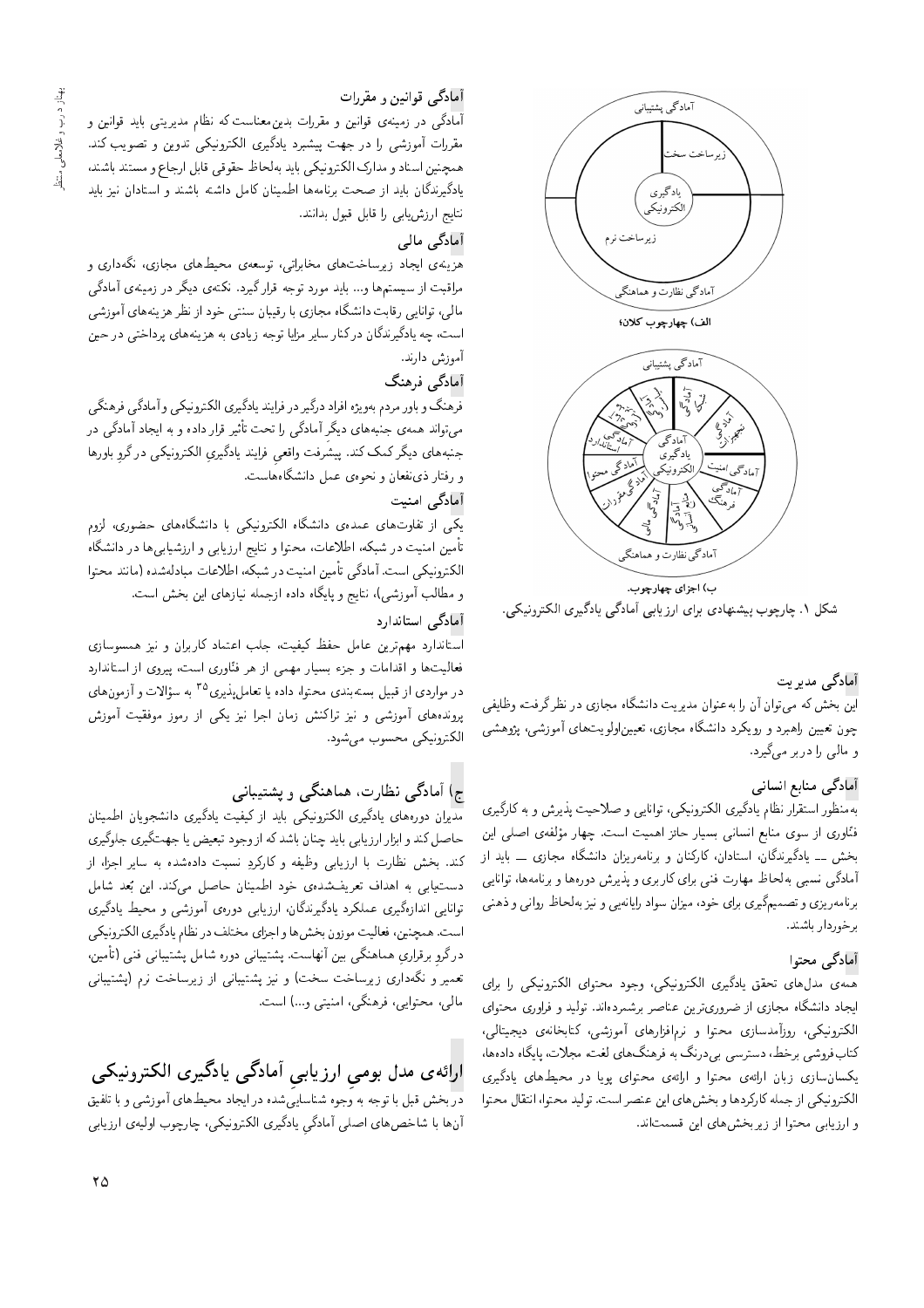أمادگي يادگيري الكترونيكي مشخص شد. ابتدا بهمنظور اعتبارسنجي <sup>۳۶</sup> و اصلاح مدل، پرسش نامەیی با فالب سۇالات پنج<زینەییِ ٹیفی از «بسیار نم» تا «بسیار زیاد»<br>با استخدار مدد استخدار استخدار استخدار استخدار استخدار استخدار میکند. طراحی شد. سپس بهمنظور بررسی وجود پایایی ' ' بین معیارهای مورد پرسش در<br>کارچین مارسلو کے این این ایس ایرانی کے لیے مسلمان کے مطابق لیل پرسس نامه و در هر یک از ساخص های امادلی یادلیری الکترونیکی، مقدار الفای<br>جین این سیاست و سیستان درونياح حساب سد: مقدار به دست آمده براي تل مدل ۷۰۷ ° است. پرسس،نامه<br>احداث احداث مصدات گانندگان انجام مصدر آن مصدات التصادی در اختیار بیش از °۶ تن از خبرکانِ یادگیری الکترونیکی و اموزش عالی قرار گرفت.<br>اگرچه میسازار مسابقات مناسبان میلی است توسط میاندار يادآور مى شود افراد صاحب نظر (خبره) در اين تحقيق عبارت اند از:

- الف) مديران و برنامه ريزان نظام أموزشي و يادگيري الكترونيكي در سطح وزارت علوم و دانشگاههای کشور؛
- ب) استادانی که تخصص و زمینهی تحقیقاتیشان یادگیری الکترونیکی و مباحث مرتبط است؛
- ج) افرادی که بهلحاظ فنبی با موضوع آشنایند و درگیر ایجاد و برگزاری دورههای يادگيري الكترونيكي|ند.

در گام بعد بهمنظور تعیین اولویتها، وزن هریک از معیارها و همچنین وزن شاخصها در مدل مشخص شدند. این مقادیر در جدول ۳ نشان داده شده است.<br>در شکل ۲ شاخصهای مؤثر بر آمادگی یادگیری الکترونیکی نشان داده شده

در سدل ۱ ساحص۵ای موتر بر امادتی یادلیزی الدیروییدی بسان داده سده<br>- اینکست ادابی سیسک و میسکند انداز منتقل کنید و تا w u}v=wk '|Q}oO=} Q@ QF wt XN=W u} QDsyt OwW|t xOy=Wt xm u=vJ "CU= .<br>.<br>. مقررات)) و «مدیریت)) و تم اهمیت رین آن «نجهبرات قبی» است. این محت یکی<br>است می دستار و است و است کارال آموز سالماند. از پیس قرص های دهمی سیاست نداران آموزسی را با چالس جدی مواجه می سازد،<br>المسلمان استفاده است است کاهی مسابق آموز استان استفاده استفاده R= |m =L u=Q}= QO |r=a VRwt; |v=}t w uqm u=R}Qxt=vQ@ C=} Q\_v w =Q; |UQQ@ =Q}R لزوم تقويت زيرساخت،هاى فنى و تأمين تجهيزات سختافزارى به عنوان مهمترين عامل براي تحقق محيطهاي يادگيري الكترونيكي است. اين در حالي است كه نتايج حاصل از این تحقیق نشاندهندهی آن است که این موضوع از پایینترین درجهی اهميت برخوردار است و بهءكس، اهميت تدوين مقررات آموزش الكترونيكي و طراحي نظام كاراي مديريتي أن در نظام يادگيري الكترونيكي حائز رتبهي نخست است.



شکل ۲. نمایش شاخصهای آمادگی یادگیری الکترونیکی، و وزن هریک.

# ۹. نتيجهڱيږي

<mark>نح</mark>وهی استفاده از فنّاوری اطلاعات و طراحی شیوههای بهرهگیری از آن بهمنظور<br>ارتقاء کیفیت آموزش، یکی از مهمترین اهداف راهبردی دانشگاهها در سدهی جدید ارتفاء لیقیت اموزس، یکی از مهم رین اهداف راهبردی دانسداهها در سدهی جدید<br>ا است. یکی از موصوعاتی که مدیران و مستولان آموزس عالی باید بهطور جدی به<br>آیست: مدیر مدیر استگا آن بیندیشند، موضوع دانشگاه مجازی و ارائهی مدل<sub>ی</sub> مناسب برای ایجاد و تحقق

یادگیری الکترونیکی در آن است.<br>در این نوشتار با ارزیابی مدل۱های مختلف و با اتکا بر مطالعات تطبیقی و w |k}@]D C=ar=]t Q@ =mD= =@ w hrDNt |=ypOt |@=}RQ= =@ Q=DWwv u}= QO تحلیل اطلاعات حاصل از مطالعات ملی و نیز ندایج نظرستجی از حبردان، چارچوب<br>. مفهومی جامعی مستحل از سه بعد امادتی ــ امادتی سخت، امادتی ترم، و امادتی<br>نظاریت و اودگی میشود:<br>نظاریت و اودگی لطارت، هماهند<sub>ی</sub> و پسیبانی ــ برای آرزیابی امادتی الکترونیکی در دانستادهای<br>مناطقه استفاده این استفاده استفادهای استفاده کشور طراحی شد. علاوه بر این با تبیین ارکان مختلف هریک از این ابعاد، در مجموع<br>چهارده شاخص اصلی شامل: سیاست آموزشی، مدیریت، استاندارد، محتوا، قوانین u}v=wk '=wDLt 'OQ=Ov=DU= 'C} Q}Ot '|WRwt; CU=}U %pt=W |rY= XN=W xOQ=yJ و مقررات، مبابع مالی، مبابع اسپانی، فرهنگ، امییت، بچهیزات سختافزاری، سیده ی<br>احدا استقلیم ارتباطی و پشتیبانی برای این ابعاد شناسایی شد. نتایج تحقیق نشان می دهد که بعد آمادگی نرم با وزن ۸۶٬۲۹٪ مهمترین بعد در آمادگی الکترونیکی است؛ در میان شاخص های نهگانهی آن نیز دو شاخص «قوانین و مقررات» با وزن ۷٬۷٬۸۲٪ و «مديريت» با وزن ٧,٨٠٪ مهمترين شاخصهاى تحقق نظام يادگيرى الكترونيكى مستلزم در اختیار داشتن سنجههایی مناسب برای اندازهگیری آنهاست، در مجموع است. علاوه بر این با توجه به این که ارزیابی کمّی هریک از این شاخصها مسدارم در احتیار داستن سنجههایی مناسب برای اندازهبری انهاست، در مجموع<br>۱۰۰۵ تاریخ را سال گرم به ۱۰۰۵ در سال میکرد است میلیارد. ۱۱۲ بسان(در بوای آندازدنیری ۱۱ ساحص آرائه سد که بواساس نظر صاحب نظران<br>استمرار از کار ساله آن ساسا با آباد کاربر از کاربر در وزن های هر یک از آن ها و تاتیر آن در ارزیابی امادنی یادئیری الکترونیکی به دست<br>ت ا مد.<br>.

نكتهى حائز اهميت اين است كه مدل حاصل، ابزار عملياتي مناسبي براى اندازهگیری میزان آمادگی دانشگاههای کشور برای ورود به عرصه ی یادگیری الکترونیکی<br>ارائه می۵هد. مزیت و یژهی این مدل، نگاه جامع آن به تحقق دانشگاه الکترونیکی ارائه می1هد. مزیب ویژهی این مدل، نکاه جامع آن به تحقق دانستگاه الکترونیکی<br>ا است. برحلاف فهم و ادرات اوليه از موضوع، بهويزه در ميان مديران و سياست(داران<br>آيست ميسال حريح الحرب المساح المساح المساح و المحاف آموزش عالمی که گلوگاه اصلمی استقرار این نظام را مشکلات سخت|فزاری (شبکهی<br>ارتباطی و تجهیزات رایانهیی) می،دانند، مدل حاصل بیانگر تفوق بلامنازع «آمادگی ارب طی و بچهیزات رایانه یی) میدانند، مدل حاصل بیان در نقوق بازمنازع «امادتی<br>مسلمات الساسیة درم» و اجزای آن در آیجاد محیط یادتیری الکترونیکی است. با نوجه به این نکات<br>میدان از این است که این این این این این این گار سیاست که پیشنهادهایی برای کاربرد مدل حاصل در محیط های دانشگاهی می توان مطرح کرد:

- الف) با توجه به این که مدل براساس نظریات صاحب نظران ملبی تدوین شده و كاملاً مبتنى بر اقتضائات زيستبوم ايران است، مهمترين كاربرد آن ارزيابى وضعیت موجود هریک از دانشگاهها برای ورود به فضای یادگیری الکترونیکمی است؛ زیرا بهکمک این مدل بهخوبی میتوان توان مندی ها و کاستی های هر دانشگاه را مشخص کرد. این امر راهنمایی مناسب برای مدیران دانشگاهی در جهت رفع نقايص نظام أموزشي و استقرار محيط يادگيرى الكترونيكي است.
- ب) بهدلیل جامعیت مدل، ابزار مناسبی برای سنجش و مقایسهی دانشگاههای<br>کشور در حوزهی یادگیری الکترونیکی حاصل شده است. نگاه کلیتگرا همراه تسور در خوزەی يادتيری الدرونيمی حاصل سده است. نماه تنيب ترا همراه<br>احتمد المالغات المنابع با مریف ساحص۵۱، سان(رها و وزن هریف) این امدان را به وجود می اورد<br>بر سال این المدان که بتوان بهصورت دورهیی (مثلاً هر دوسال یکبار) گزارشی ملی از وضعیت ارتقاء دانشگاههای کشور و تحقق دانشگاه الکترونیکی تدوین کرد. این گزارش از یکسو نشانگر میزان پیشرفت نظام آموزشی در عرصهی فنّاوری اطلاعات است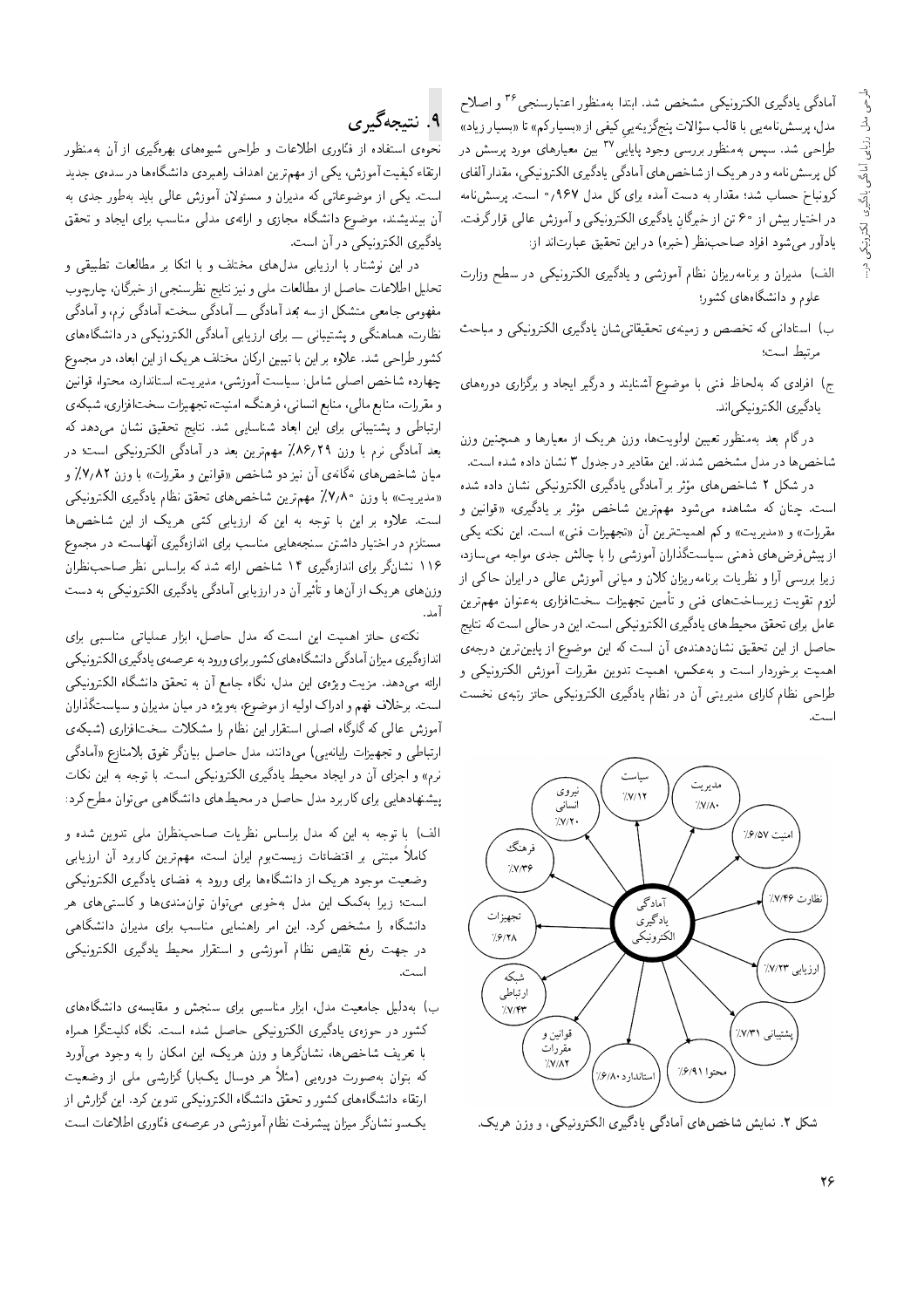| وزن معيار (درصد)                                | معيار                                                                                         | شاخص             |  |
|-------------------------------------------------|-----------------------------------------------------------------------------------------------|------------------|--|
| $\langle \mathbf{r}, \mathbf{r} \rangle$        | وجود نظام حفظ حق نشر محتواى الكترونيكي (حفظ مالكيت فكرى )                                     |                  |  |
| $\mathcal{N}_{\mathcal{L}} \circ \mathcal{L}$   | وجود نظامنامه تأیید مدارک (تضمین اعتبار) دورههای آموزش الکترونیکی (در دانشگاه و در وزارتخانه) |                  |  |
| $\mathcal{N} \mathcal{N} \mathcal{N}$           | وجود أيين نامهى أموزشي خاص دورههاى أموزش الكترونيكي                                           |                  |  |
| 17,80                                           | وجود نظامنامه یارائه درس در محیط الکترونیکی (شیوهی تولید، استانداردسازی و ارزیابی محتوا)      | آمادگی قوانین و  |  |
| 11/0V                                           | وجود أيين نامهى امنيت محتواى الكترونيكي                                                       | مقررات ٨٢٪/      |  |
| $\mathcal{N}_{\mathcal{J}}$                     | وجود مرجع مناسب حقوقى براى دادخواهى در زمينهى سرقت ادبى الكترونيكي                            |                  |  |
| 11,09                                           | وجود نظام همكاري با توليدكنندگان خصوصي محتوا (بخش خصوصي)                                      |                  |  |
| $\mathcal{N}_{1/2}$                             | وجود آیین نامه ی پرداخت به استادان در آموزش الکترونیکی                                        |                  |  |
| $Y^{\circ}/Y^{\circ}$                           | تعهد مدیریت دانشگاه و دانشکده به ایجاد نظام آموزشی الکترونیکی                                 |                  |  |
| $\mathbf{Y} \cdot \mathbf{0}$                   | وجود مديران أشنا به مفاهيم و نظام أموزشي و نشر الكترونيكي                                     |                  |  |
| $Y^{\circ}/V$                                   | ايجاد نظام مديريت فنبي حمايت از أموزشي الكترونيكي                                             | آمادگی مدیریت    |  |
| 19, YY                                          | ایجاد نظام مدیریت تولید و نشر الکترونیکی برای تولید محتوا در دانشگاه                          | $7.87 \text{ A}$ |  |
| 19,99                                           | ایجاد نظام مدیریت آموزش الکترونیکی به عنوان بخشی از ادارهی آموزش دانشگاه                      |                  |  |
| $\Gamma \Delta$ , $\Delta \Gamma$               | وجود نظام ارزيابي استاد و دستيار آموزشي در محيط الكترونيكي                                    |                  |  |
| $\lambda \Delta/ \lambda \lambda$               | وجود نظام ارزيابي دانشجو (توان مندى دانشجو، عملكرد دانشجو پيشرفت تحصيلي دانشجو و)             | آمادگی نظارت     |  |
| $\Upsilon \Delta_f \cdot \Upsilon$              | وجود نظام نظارت بر دورهى أموزشي و ارزيابي أن (محتواى أموزش، كيفيت ارائه محتوا و…)             | 7.479            |  |
| $\mathbf{Y} \mathbf{Y} / \mathbf{Y} \mathbf{Y}$ | وجود نظام مقایسهیی بین عملکرد دورههای آموزش الکترونیکی و سایر دورهها                          |                  |  |
| $\lambda \Delta / \lambda T$                    | یهنای باند دانشگاه در اتصال به اینترنت                                                        |                  |  |
| $\mathcal{N} \mathcal{F}_f \Delta \mathcal{F}$  | نحوهى دسترسى به اينترنت از خارج از دانشگاه (تلفنى، ADSL و)                                    |                  |  |
| $\mathcal{N}$                                   | پهنای باند شهری (برای اتصال مردم به دانشگاه)                                                  |                  |  |
| $\mathcal{N}$                                   | وجود ISPهای قوی و توان.مند در شهر و کشور                                                      | أمادگي شبكهي     |  |
| 19,70                                           | متوسط سرعت و ساعات دسترسی به اینترنت از خارج از دانشگاه به ازای هر دانشجو                     | ارتباطي ٢٣/٧٪    |  |
| $\mathcal{N}$                                   | تنوع مسیرهای اتصال به اینترنت (خط اجارهیی، بی سیم ، ماهوارهیی و…)                             |                  |  |
| 17,9V                                           | وجود ASP های قوی و توان مند درکشور                                                            |                  |  |
| $\lambda/\lambda$                               | میزان اعتقاد مدیران و استادان دانشگاه به آموزش الکترونیکی بهعنوان روش مکمل آموزشی             |                  |  |
| $\frac{1}{4}$                                   | سطح پذیرش استادان، دانشجویان وکارکنان (درک اهمیت و مزایای یادگیری الکترونیکی)                 |                  |  |
| Y/Tf                                            | علاقهی دانشجویان به استفاده از ابزارهای جدید در علم آموزی                                     | أمادگی فرهنگ     |  |
| $\mathcal{S}_{1} \circ \mathcal{V}$             | میزان اقبال عمومی به فرهنگ الکترونیکی                                                         | 7.8779           |  |
| $\lambda \Delta / VV$                           | میزان تعهد و علاقه ی کارکنان به روشهای نوین آموزشی                                            |                  |  |
| 10,79                                           | میزان آشنایی جامعه با آموزش از راه دور و مزایای آن                                            |                  |  |
| $\mathcal{N}, \mathcal{R}$                      | وجود بخش پشتیبانی أموزشی در تولید محتوای الکترونیکی (دستیار استاد، تولید کنندهی محتوا)        |                  |  |
| $\mathcal{N}$ $\mathcal{N}$                     | وجود بخش پشتیبانی فنی در زمینهی آموزش الکترونیکی (بخش فنی رایانه و شبکه)                      |                  |  |
| 17, 19                                          | وجود بخش پشتیبانی فنی از دانشجویان (پاسخگویی مشکلات فنی رایانهیی)                             |                  |  |
| 17/40                                           | روش های مختلف پاسخگویی به مشکلات دانشجویان (تلفنی، نامهی الکترونیکی، حضوری و)                 | أمادگي پشتيباني  |  |
| 11/f                                            | وجود بخش آموزشی از دانشجویان (پاسخگویی به سؤالات آموزشی و…)                                   | 7.477            |  |
| $\mathcal{N}_{1}$ $\mathcal{N}_{2}$             | بخش يشتيباني اطلاعاتي از أموزش (مانند كتابخانهي ديجيتالي و)                                   |                  |  |
| 17,99                                           | وجود بخش پشتیبانی مالی و تدارکات در آموزش الکترونیکی                                          |                  |  |
| 11,79                                           | وجود سیستمههای آموزشی پیشرفته (دستیار هوش.ند. سازوکارهای همکاری و…)                           |                  |  |
| $Y$ $9$ $Y$                                     | وجود نظام مشخص برای ارزیابی نهایی آموزش الکترونیکی (مثلاً برگزاری آزمون حضوری/ غیر حضوری)     |                  |  |
| $\mathbf{Y} \mathbf{F} / \mathbf{A}$            | وجود سیستم های ارزیابی هوش مند در محیط یادگیری الکترونیکی                                     | آمادگی ارزیابی   |  |
| $\Upsilon f / \Upsilon$                         | طراحی و تدوین محتوای خودآموز (self study) همراه با پرسش های خود ارزیابی                       | 7.877            |  |
| $\mathbf{Y} \mathbf{Y}_1 \cdot \mathbf{Y}$      | وجود انواع آزمون های الکترونیکی (چندگزینهیی، تشریحی، بلی ــ خیر و…)                           |                  |  |
| $\lambda, \Upsilon$ Y                           | انگیزهمند بودن استاد نسبت به محیط آموزش الکترونیکی                                            |                  |  |
| $\lambda$ / ۱۲                                  | أشنایی استاد با روشهای طراحی، تولید و ارائه درس در محیط مجازی                                 | أمادگي نيروي     |  |
| $\lambda_{1} \circ \varphi$                     | أشنايي استاد با مهارت هاى پايه فناورى اطلاعات                                                 | انسانی ۲۰/۷٪     |  |
| V/9.1                                           | انگیزهمند بودن دانشجو نسبت به محیط آموزش الکترونیکی                                           |                  |  |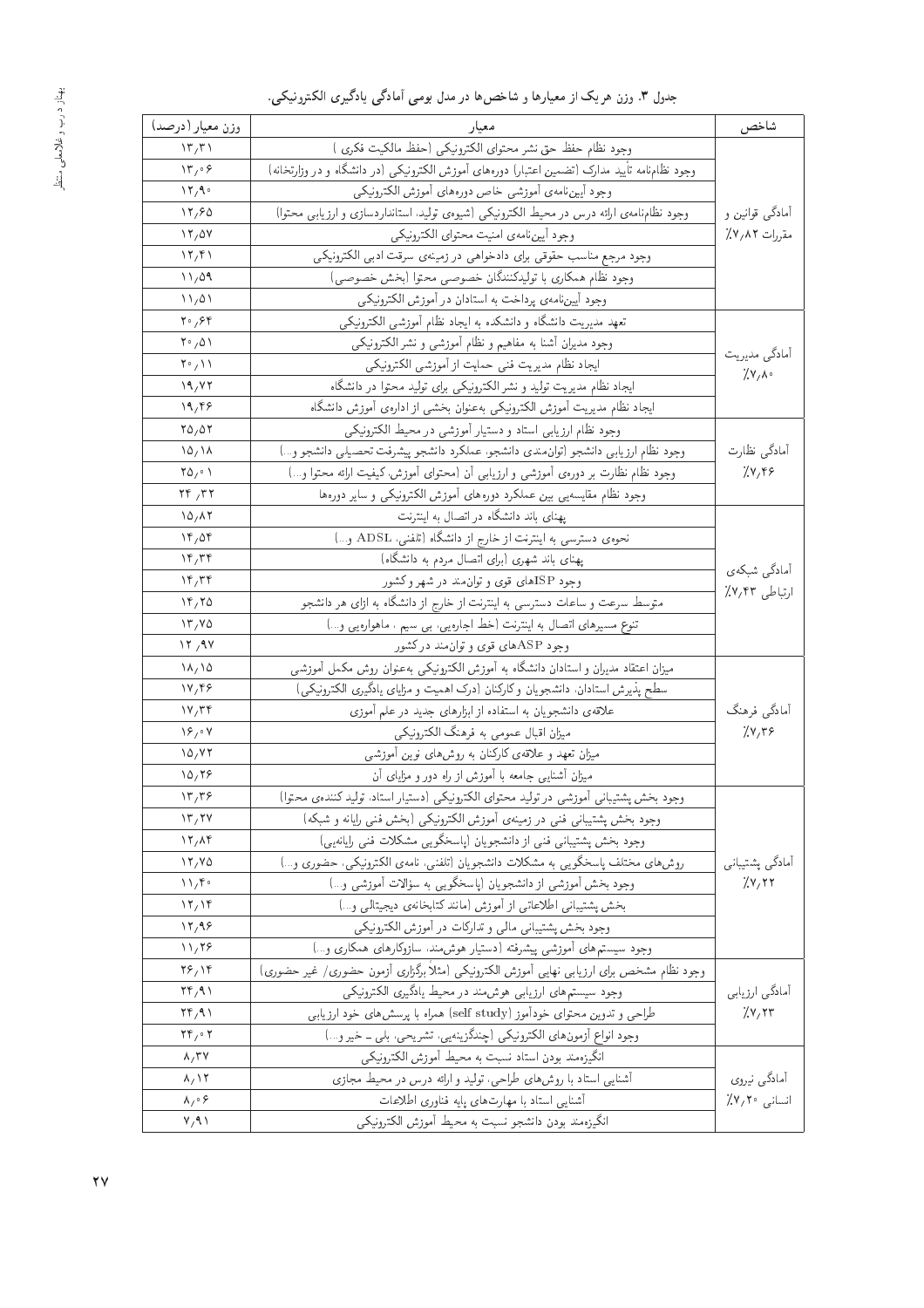| وزن معيار (درصد)<br>معدار<br>شاخص<br>$V/\Lambda$<br>تربيت كاركنان أموزشي ويژهى دورههاى أموزش الكترونيكي<br>تربيت كاركنان فنى ويژهى دورههاى أموزش الكترونيكى<br>V/V<br>أشنايي دانشجويان با مهارت هاى پايه فناورى اطلاعات (مانند موتوركاوش، توانايي نصب نرمافزار و)<br>$V/\Delta$ .<br>$V/\Delta$<br>أشنایی دانشجویان با روش های مطالعهی درس در محیط مجازی<br>أشنايي استاد با روش هاى ارتباطي در محيط مجازى (تعامل mail,chat,sms,messanger)<br>$V, \mathfrak{f}$ .<br>انگیزهمند بودن کارکنان نسبت به محیط آموزش الکترونیکی<br>$V, \mathfrak{f}$ .<br>آشنایی دانشجویان با روش های ارتباطی در محیط مجازی (تعامل mail,chat,sms,messanger)<br>V, V<br>أشنايي كاركنان با مهارت هاى پايهى فناورى اطلاعات<br>V, V<br>آشنایی با مهارت های رفع اشکال نرمافزاری و سخت!فزاری<br>$Y, Y \Delta$<br>تعریف مشخص از نقشها و مسئولیتهای کارکنان<br>$Y/\Delta$<br>استفاده یدانشجو از رایانه در امور آموزشی<br>$V, \circ \Lambda$<br>استفادهى استاد ازاينترنت براى امور علمى پژوهشى<br>$V, \cdot$ ۴<br>أشنايي كاركنان با مقررات نظام أموزش الكترونيكي<br>8,99<br>8,99<br>استفاده ی کارکنان از اینترنت برای ارتباط با استادان و دانشجویان<br>استفادهى دانشجو از اينترنت براى ارتباط با استادان<br>9,19<br>استفادهى استاد از رايانه براى تدريس<br>9,19<br>9,88<br>استفاده یاستاد از اینترنت برای ارتباط با دانشجویان<br>استفادهى دانشجو ازكتابخانههاى الكترونيكي<br>8,49<br>أشنايي استاد با نرمافزارهاى توليد محتوا<br>8,88<br>استفادهی کارکنان از رایانه برای انجام امور اداری<br>8,88<br>أشنايي استاد با مقررات نظام أموزش الكترونيكي<br>8.57<br>برگزاری دورههای آموزشی مرتبط با فناوری اطلاعات برای استادان<br>9,71<br>$\mathcal{S}_f \circ \mathsf{V}$<br>استفادهى دانشجو از لوح هاى فشرده أموزشى<br>وجود برنامه مدون براى أموزش مفاهيم أموزش الكترونيكي<br>$\mathcal{N}^{\mu}$<br>وجود طرح جامع براى توسعه فناورى اطلاعات در سطح دانشگاه<br>$\mathcal{N}, \mathcal{R}$<br>وجود طرح جامع براى توسعه فناورى اطلاعات در سطح وزارت علوم<br>$\frac{17}{10}$<br>وجود بیانیه سیاست دانشگاه در توسعه یادگیری الکترونیکمی و دانشگاه مجازی<br>آمادگی سیاست های<br>17,89<br>وجود دورههای تحصیلی رسمی در فناوری اطلاعات (مثلاکارشناسی ارشد یادگیری الکترونیکی)<br>آموزشی ۱۲/۷٪<br>17,00<br>وجود بیانیه سیاست وزارت علوم در توسعه یادگیری الکترونیکی و دانشگاه مجازی<br>11/40<br>وجود بیانیه سیاست دانشکده در توسعه یادگیری الکترونیکی و دانشگاه مجازی<br>$\mathcal{N}_{1}$ ۴۸<br>$\mathcal{N}_1$ ۴۸<br>وجود طرح جامع براى توسعه فناورى اطلاعات در سطح دانشكده<br>وجود محتواى مناسب الكترونيكي در قالب هاى مختلف (متنبى، تصوير و)<br>$\mathcal{M}_1 \Delta \cdot$<br>وجود ابزارهای مختلف نرم فزاری برای تولید محتوا (ویرایشگرهای مختلف، مبدلهای نگارشی، OCR و…)<br>17,04<br>وجود كتابخانه ديجتيالي براى استفاده دانشجويان<br>$\langle \mathcal{T}_f \rangle$<br>وجود بسته هاى مناسب نرم فزارى مديريت محتوا (CMS)<br>أمادگي محتوا<br>17,94<br>7.8,91<br>وجود نرمافزارهاى فارسى ساز استاندارد<br>$\frac{11}{10}$<br>وجود آزمایشگاه از راه دور برای استفاده دانشجویان<br>$\mathcal{N}_{1}$ $\mathcal{N}$<br>وجود أموزشگاه مجازى براى استفاده دانشجويان<br>$\bigwedge_{j\in\Lambda}A$<br>سهم روشهای مختلف (مانند متن، صوت، تصویر، چندرسانهیی) برای تولید محتوا<br>$\mathcal{N} \circ \mathcal{A}$<br>وجود استانداردهاى توليد محتواى الكترونيكي<br>$\mathcal{N}^{\mu}$<br>وجود استانداردهاى ارائهى دروس الكترونيكي<br>$\mathcal{N}, \mathcal{N}$<br>وجود استانداردهای نرم فزاری وکدهای مناسب فارسی ساز محتوا<br>$\mathcal{N}$ / $\mathcal{N}$<br>آمادگی استاندارد<br>وجود استانداردهای منابع اطلاعاتی مورد نیاز در آموزش الکترونیکی (مثلاً کتابهای دیجیتالمی و…)<br>$\frac{17}{50}$<br>$7.8,$ $\lambda$ .<br>وجود استانداردهای امنیتی داده و شبکه<br>$\mathcal{N}, \mathcal{F}$<br>وجود استانداردهای فنی مربوط به شبکه داده<br>$\mathcal{N}_{1}$ $\Lambda$ ۳<br>وجود استانداردهای فنبی مربوط به شبکه تجهیزات رایانهیی<br>11,94 | ادامه جدول ٣ |  |
|--------------------------------------------------------------------------------------------------------------------------------------------------------------------------------------------------------------------------------------------------------------------------------------------------------------------------------------------------------------------------------------------------------------------------------------------------------------------------------------------------------------------------------------------------------------------------------------------------------------------------------------------------------------------------------------------------------------------------------------------------------------------------------------------------------------------------------------------------------------------------------------------------------------------------------------------------------------------------------------------------------------------------------------------------------------------------------------------------------------------------------------------------------------------------------------------------------------------------------------------------------------------------------------------------------------------------------------------------------------------------------------------------------------------------------------------------------------------------------------------------------------------------------------------------------------------------------------------------------------------------------------------------------------------------------------------------------------------------------------------------------------------------------------------------------------------------------------------------------------------------------------------------------------------------------------------------------------------------------------------------------------------------------------------------------------------------------------------------------------------------------------------------------------------------------------------------------------------------------------------------------------------------------------------------------------------------------------------------------------------------------------------------------------------------------------------------------------------------------------------------------------------------------------------------------------------------------------------------------------------------------------------------------------------------------------------------------------------------------------------------------------------------------------------------------------------------------------------------------------------------------------------------------------------------------------------------------------------------------------------------------------------------------------------------------------------------------------------------------------------------------------------------------------------------------------------------------------------------------------------------------------------------------------------------------------------------------------------------------------------------------------------------------------------------------------------------------------------------------------------------------------------------------------------------------------------------------------------------------------------------------------------------------------------------------------------------------------------------------------------------------------------------------------------|--------------|--|
|                                                                                                                                                                                                                                                                                                                                                                                                                                                                                                                                                                                                                                                                                                                                                                                                                                                                                                                                                                                                                                                                                                                                                                                                                                                                                                                                                                                                                                                                                                                                                                                                                                                                                                                                                                                                                                                                                                                                                                                                                                                                                                                                                                                                                                                                                                                                                                                                                                                                                                                                                                                                                                                                                                                                                                                                                                                                                                                                                                                                                                                                                                                                                                                                                                                                                                                                                                                                                                                                                                                                                                                                                                                                                                                                                                                            |              |  |
|                                                                                                                                                                                                                                                                                                                                                                                                                                                                                                                                                                                                                                                                                                                                                                                                                                                                                                                                                                                                                                                                                                                                                                                                                                                                                                                                                                                                                                                                                                                                                                                                                                                                                                                                                                                                                                                                                                                                                                                                                                                                                                                                                                                                                                                                                                                                                                                                                                                                                                                                                                                                                                                                                                                                                                                                                                                                                                                                                                                                                                                                                                                                                                                                                                                                                                                                                                                                                                                                                                                                                                                                                                                                                                                                                                                            |              |  |
|                                                                                                                                                                                                                                                                                                                                                                                                                                                                                                                                                                                                                                                                                                                                                                                                                                                                                                                                                                                                                                                                                                                                                                                                                                                                                                                                                                                                                                                                                                                                                                                                                                                                                                                                                                                                                                                                                                                                                                                                                                                                                                                                                                                                                                                                                                                                                                                                                                                                                                                                                                                                                                                                                                                                                                                                                                                                                                                                                                                                                                                                                                                                                                                                                                                                                                                                                                                                                                                                                                                                                                                                                                                                                                                                                                                            |              |  |
|                                                                                                                                                                                                                                                                                                                                                                                                                                                                                                                                                                                                                                                                                                                                                                                                                                                                                                                                                                                                                                                                                                                                                                                                                                                                                                                                                                                                                                                                                                                                                                                                                                                                                                                                                                                                                                                                                                                                                                                                                                                                                                                                                                                                                                                                                                                                                                                                                                                                                                                                                                                                                                                                                                                                                                                                                                                                                                                                                                                                                                                                                                                                                                                                                                                                                                                                                                                                                                                                                                                                                                                                                                                                                                                                                                                            |              |  |
|                                                                                                                                                                                                                                                                                                                                                                                                                                                                                                                                                                                                                                                                                                                                                                                                                                                                                                                                                                                                                                                                                                                                                                                                                                                                                                                                                                                                                                                                                                                                                                                                                                                                                                                                                                                                                                                                                                                                                                                                                                                                                                                                                                                                                                                                                                                                                                                                                                                                                                                                                                                                                                                                                                                                                                                                                                                                                                                                                                                                                                                                                                                                                                                                                                                                                                                                                                                                                                                                                                                                                                                                                                                                                                                                                                                            |              |  |
|                                                                                                                                                                                                                                                                                                                                                                                                                                                                                                                                                                                                                                                                                                                                                                                                                                                                                                                                                                                                                                                                                                                                                                                                                                                                                                                                                                                                                                                                                                                                                                                                                                                                                                                                                                                                                                                                                                                                                                                                                                                                                                                                                                                                                                                                                                                                                                                                                                                                                                                                                                                                                                                                                                                                                                                                                                                                                                                                                                                                                                                                                                                                                                                                                                                                                                                                                                                                                                                                                                                                                                                                                                                                                                                                                                                            |              |  |
|                                                                                                                                                                                                                                                                                                                                                                                                                                                                                                                                                                                                                                                                                                                                                                                                                                                                                                                                                                                                                                                                                                                                                                                                                                                                                                                                                                                                                                                                                                                                                                                                                                                                                                                                                                                                                                                                                                                                                                                                                                                                                                                                                                                                                                                                                                                                                                                                                                                                                                                                                                                                                                                                                                                                                                                                                                                                                                                                                                                                                                                                                                                                                                                                                                                                                                                                                                                                                                                                                                                                                                                                                                                                                                                                                                                            |              |  |
|                                                                                                                                                                                                                                                                                                                                                                                                                                                                                                                                                                                                                                                                                                                                                                                                                                                                                                                                                                                                                                                                                                                                                                                                                                                                                                                                                                                                                                                                                                                                                                                                                                                                                                                                                                                                                                                                                                                                                                                                                                                                                                                                                                                                                                                                                                                                                                                                                                                                                                                                                                                                                                                                                                                                                                                                                                                                                                                                                                                                                                                                                                                                                                                                                                                                                                                                                                                                                                                                                                                                                                                                                                                                                                                                                                                            |              |  |
|                                                                                                                                                                                                                                                                                                                                                                                                                                                                                                                                                                                                                                                                                                                                                                                                                                                                                                                                                                                                                                                                                                                                                                                                                                                                                                                                                                                                                                                                                                                                                                                                                                                                                                                                                                                                                                                                                                                                                                                                                                                                                                                                                                                                                                                                                                                                                                                                                                                                                                                                                                                                                                                                                                                                                                                                                                                                                                                                                                                                                                                                                                                                                                                                                                                                                                                                                                                                                                                                                                                                                                                                                                                                                                                                                                                            |              |  |
|                                                                                                                                                                                                                                                                                                                                                                                                                                                                                                                                                                                                                                                                                                                                                                                                                                                                                                                                                                                                                                                                                                                                                                                                                                                                                                                                                                                                                                                                                                                                                                                                                                                                                                                                                                                                                                                                                                                                                                                                                                                                                                                                                                                                                                                                                                                                                                                                                                                                                                                                                                                                                                                                                                                                                                                                                                                                                                                                                                                                                                                                                                                                                                                                                                                                                                                                                                                                                                                                                                                                                                                                                                                                                                                                                                                            |              |  |
|                                                                                                                                                                                                                                                                                                                                                                                                                                                                                                                                                                                                                                                                                                                                                                                                                                                                                                                                                                                                                                                                                                                                                                                                                                                                                                                                                                                                                                                                                                                                                                                                                                                                                                                                                                                                                                                                                                                                                                                                                                                                                                                                                                                                                                                                                                                                                                                                                                                                                                                                                                                                                                                                                                                                                                                                                                                                                                                                                                                                                                                                                                                                                                                                                                                                                                                                                                                                                                                                                                                                                                                                                                                                                                                                                                                            |              |  |
|                                                                                                                                                                                                                                                                                                                                                                                                                                                                                                                                                                                                                                                                                                                                                                                                                                                                                                                                                                                                                                                                                                                                                                                                                                                                                                                                                                                                                                                                                                                                                                                                                                                                                                                                                                                                                                                                                                                                                                                                                                                                                                                                                                                                                                                                                                                                                                                                                                                                                                                                                                                                                                                                                                                                                                                                                                                                                                                                                                                                                                                                                                                                                                                                                                                                                                                                                                                                                                                                                                                                                                                                                                                                                                                                                                                            |              |  |
|                                                                                                                                                                                                                                                                                                                                                                                                                                                                                                                                                                                                                                                                                                                                                                                                                                                                                                                                                                                                                                                                                                                                                                                                                                                                                                                                                                                                                                                                                                                                                                                                                                                                                                                                                                                                                                                                                                                                                                                                                                                                                                                                                                                                                                                                                                                                                                                                                                                                                                                                                                                                                                                                                                                                                                                                                                                                                                                                                                                                                                                                                                                                                                                                                                                                                                                                                                                                                                                                                                                                                                                                                                                                                                                                                                                            |              |  |
|                                                                                                                                                                                                                                                                                                                                                                                                                                                                                                                                                                                                                                                                                                                                                                                                                                                                                                                                                                                                                                                                                                                                                                                                                                                                                                                                                                                                                                                                                                                                                                                                                                                                                                                                                                                                                                                                                                                                                                                                                                                                                                                                                                                                                                                                                                                                                                                                                                                                                                                                                                                                                                                                                                                                                                                                                                                                                                                                                                                                                                                                                                                                                                                                                                                                                                                                                                                                                                                                                                                                                                                                                                                                                                                                                                                            |              |  |
|                                                                                                                                                                                                                                                                                                                                                                                                                                                                                                                                                                                                                                                                                                                                                                                                                                                                                                                                                                                                                                                                                                                                                                                                                                                                                                                                                                                                                                                                                                                                                                                                                                                                                                                                                                                                                                                                                                                                                                                                                                                                                                                                                                                                                                                                                                                                                                                                                                                                                                                                                                                                                                                                                                                                                                                                                                                                                                                                                                                                                                                                                                                                                                                                                                                                                                                                                                                                                                                                                                                                                                                                                                                                                                                                                                                            |              |  |
|                                                                                                                                                                                                                                                                                                                                                                                                                                                                                                                                                                                                                                                                                                                                                                                                                                                                                                                                                                                                                                                                                                                                                                                                                                                                                                                                                                                                                                                                                                                                                                                                                                                                                                                                                                                                                                                                                                                                                                                                                                                                                                                                                                                                                                                                                                                                                                                                                                                                                                                                                                                                                                                                                                                                                                                                                                                                                                                                                                                                                                                                                                                                                                                                                                                                                                                                                                                                                                                                                                                                                                                                                                                                                                                                                                                            |              |  |
|                                                                                                                                                                                                                                                                                                                                                                                                                                                                                                                                                                                                                                                                                                                                                                                                                                                                                                                                                                                                                                                                                                                                                                                                                                                                                                                                                                                                                                                                                                                                                                                                                                                                                                                                                                                                                                                                                                                                                                                                                                                                                                                                                                                                                                                                                                                                                                                                                                                                                                                                                                                                                                                                                                                                                                                                                                                                                                                                                                                                                                                                                                                                                                                                                                                                                                                                                                                                                                                                                                                                                                                                                                                                                                                                                                                            |              |  |
|                                                                                                                                                                                                                                                                                                                                                                                                                                                                                                                                                                                                                                                                                                                                                                                                                                                                                                                                                                                                                                                                                                                                                                                                                                                                                                                                                                                                                                                                                                                                                                                                                                                                                                                                                                                                                                                                                                                                                                                                                                                                                                                                                                                                                                                                                                                                                                                                                                                                                                                                                                                                                                                                                                                                                                                                                                                                                                                                                                                                                                                                                                                                                                                                                                                                                                                                                                                                                                                                                                                                                                                                                                                                                                                                                                                            |              |  |
|                                                                                                                                                                                                                                                                                                                                                                                                                                                                                                                                                                                                                                                                                                                                                                                                                                                                                                                                                                                                                                                                                                                                                                                                                                                                                                                                                                                                                                                                                                                                                                                                                                                                                                                                                                                                                                                                                                                                                                                                                                                                                                                                                                                                                                                                                                                                                                                                                                                                                                                                                                                                                                                                                                                                                                                                                                                                                                                                                                                                                                                                                                                                                                                                                                                                                                                                                                                                                                                                                                                                                                                                                                                                                                                                                                                            |              |  |
|                                                                                                                                                                                                                                                                                                                                                                                                                                                                                                                                                                                                                                                                                                                                                                                                                                                                                                                                                                                                                                                                                                                                                                                                                                                                                                                                                                                                                                                                                                                                                                                                                                                                                                                                                                                                                                                                                                                                                                                                                                                                                                                                                                                                                                                                                                                                                                                                                                                                                                                                                                                                                                                                                                                                                                                                                                                                                                                                                                                                                                                                                                                                                                                                                                                                                                                                                                                                                                                                                                                                                                                                                                                                                                                                                                                            |              |  |
|                                                                                                                                                                                                                                                                                                                                                                                                                                                                                                                                                                                                                                                                                                                                                                                                                                                                                                                                                                                                                                                                                                                                                                                                                                                                                                                                                                                                                                                                                                                                                                                                                                                                                                                                                                                                                                                                                                                                                                                                                                                                                                                                                                                                                                                                                                                                                                                                                                                                                                                                                                                                                                                                                                                                                                                                                                                                                                                                                                                                                                                                                                                                                                                                                                                                                                                                                                                                                                                                                                                                                                                                                                                                                                                                                                                            |              |  |
|                                                                                                                                                                                                                                                                                                                                                                                                                                                                                                                                                                                                                                                                                                                                                                                                                                                                                                                                                                                                                                                                                                                                                                                                                                                                                                                                                                                                                                                                                                                                                                                                                                                                                                                                                                                                                                                                                                                                                                                                                                                                                                                                                                                                                                                                                                                                                                                                                                                                                                                                                                                                                                                                                                                                                                                                                                                                                                                                                                                                                                                                                                                                                                                                                                                                                                                                                                                                                                                                                                                                                                                                                                                                                                                                                                                            |              |  |
|                                                                                                                                                                                                                                                                                                                                                                                                                                                                                                                                                                                                                                                                                                                                                                                                                                                                                                                                                                                                                                                                                                                                                                                                                                                                                                                                                                                                                                                                                                                                                                                                                                                                                                                                                                                                                                                                                                                                                                                                                                                                                                                                                                                                                                                                                                                                                                                                                                                                                                                                                                                                                                                                                                                                                                                                                                                                                                                                                                                                                                                                                                                                                                                                                                                                                                                                                                                                                                                                                                                                                                                                                                                                                                                                                                                            |              |  |
|                                                                                                                                                                                                                                                                                                                                                                                                                                                                                                                                                                                                                                                                                                                                                                                                                                                                                                                                                                                                                                                                                                                                                                                                                                                                                                                                                                                                                                                                                                                                                                                                                                                                                                                                                                                                                                                                                                                                                                                                                                                                                                                                                                                                                                                                                                                                                                                                                                                                                                                                                                                                                                                                                                                                                                                                                                                                                                                                                                                                                                                                                                                                                                                                                                                                                                                                                                                                                                                                                                                                                                                                                                                                                                                                                                                            |              |  |
|                                                                                                                                                                                                                                                                                                                                                                                                                                                                                                                                                                                                                                                                                                                                                                                                                                                                                                                                                                                                                                                                                                                                                                                                                                                                                                                                                                                                                                                                                                                                                                                                                                                                                                                                                                                                                                                                                                                                                                                                                                                                                                                                                                                                                                                                                                                                                                                                                                                                                                                                                                                                                                                                                                                                                                                                                                                                                                                                                                                                                                                                                                                                                                                                                                                                                                                                                                                                                                                                                                                                                                                                                                                                                                                                                                                            |              |  |
|                                                                                                                                                                                                                                                                                                                                                                                                                                                                                                                                                                                                                                                                                                                                                                                                                                                                                                                                                                                                                                                                                                                                                                                                                                                                                                                                                                                                                                                                                                                                                                                                                                                                                                                                                                                                                                                                                                                                                                                                                                                                                                                                                                                                                                                                                                                                                                                                                                                                                                                                                                                                                                                                                                                                                                                                                                                                                                                                                                                                                                                                                                                                                                                                                                                                                                                                                                                                                                                                                                                                                                                                                                                                                                                                                                                            |              |  |
|                                                                                                                                                                                                                                                                                                                                                                                                                                                                                                                                                                                                                                                                                                                                                                                                                                                                                                                                                                                                                                                                                                                                                                                                                                                                                                                                                                                                                                                                                                                                                                                                                                                                                                                                                                                                                                                                                                                                                                                                                                                                                                                                                                                                                                                                                                                                                                                                                                                                                                                                                                                                                                                                                                                                                                                                                                                                                                                                                                                                                                                                                                                                                                                                                                                                                                                                                                                                                                                                                                                                                                                                                                                                                                                                                                                            |              |  |
|                                                                                                                                                                                                                                                                                                                                                                                                                                                                                                                                                                                                                                                                                                                                                                                                                                                                                                                                                                                                                                                                                                                                                                                                                                                                                                                                                                                                                                                                                                                                                                                                                                                                                                                                                                                                                                                                                                                                                                                                                                                                                                                                                                                                                                                                                                                                                                                                                                                                                                                                                                                                                                                                                                                                                                                                                                                                                                                                                                                                                                                                                                                                                                                                                                                                                                                                                                                                                                                                                                                                                                                                                                                                                                                                                                                            |              |  |
|                                                                                                                                                                                                                                                                                                                                                                                                                                                                                                                                                                                                                                                                                                                                                                                                                                                                                                                                                                                                                                                                                                                                                                                                                                                                                                                                                                                                                                                                                                                                                                                                                                                                                                                                                                                                                                                                                                                                                                                                                                                                                                                                                                                                                                                                                                                                                                                                                                                                                                                                                                                                                                                                                                                                                                                                                                                                                                                                                                                                                                                                                                                                                                                                                                                                                                                                                                                                                                                                                                                                                                                                                                                                                                                                                                                            |              |  |
|                                                                                                                                                                                                                                                                                                                                                                                                                                                                                                                                                                                                                                                                                                                                                                                                                                                                                                                                                                                                                                                                                                                                                                                                                                                                                                                                                                                                                                                                                                                                                                                                                                                                                                                                                                                                                                                                                                                                                                                                                                                                                                                                                                                                                                                                                                                                                                                                                                                                                                                                                                                                                                                                                                                                                                                                                                                                                                                                                                                                                                                                                                                                                                                                                                                                                                                                                                                                                                                                                                                                                                                                                                                                                                                                                                                            |              |  |
|                                                                                                                                                                                                                                                                                                                                                                                                                                                                                                                                                                                                                                                                                                                                                                                                                                                                                                                                                                                                                                                                                                                                                                                                                                                                                                                                                                                                                                                                                                                                                                                                                                                                                                                                                                                                                                                                                                                                                                                                                                                                                                                                                                                                                                                                                                                                                                                                                                                                                                                                                                                                                                                                                                                                                                                                                                                                                                                                                                                                                                                                                                                                                                                                                                                                                                                                                                                                                                                                                                                                                                                                                                                                                                                                                                                            |              |  |
|                                                                                                                                                                                                                                                                                                                                                                                                                                                                                                                                                                                                                                                                                                                                                                                                                                                                                                                                                                                                                                                                                                                                                                                                                                                                                                                                                                                                                                                                                                                                                                                                                                                                                                                                                                                                                                                                                                                                                                                                                                                                                                                                                                                                                                                                                                                                                                                                                                                                                                                                                                                                                                                                                                                                                                                                                                                                                                                                                                                                                                                                                                                                                                                                                                                                                                                                                                                                                                                                                                                                                                                                                                                                                                                                                                                            |              |  |
|                                                                                                                                                                                                                                                                                                                                                                                                                                                                                                                                                                                                                                                                                                                                                                                                                                                                                                                                                                                                                                                                                                                                                                                                                                                                                                                                                                                                                                                                                                                                                                                                                                                                                                                                                                                                                                                                                                                                                                                                                                                                                                                                                                                                                                                                                                                                                                                                                                                                                                                                                                                                                                                                                                                                                                                                                                                                                                                                                                                                                                                                                                                                                                                                                                                                                                                                                                                                                                                                                                                                                                                                                                                                                                                                                                                            |              |  |
|                                                                                                                                                                                                                                                                                                                                                                                                                                                                                                                                                                                                                                                                                                                                                                                                                                                                                                                                                                                                                                                                                                                                                                                                                                                                                                                                                                                                                                                                                                                                                                                                                                                                                                                                                                                                                                                                                                                                                                                                                                                                                                                                                                                                                                                                                                                                                                                                                                                                                                                                                                                                                                                                                                                                                                                                                                                                                                                                                                                                                                                                                                                                                                                                                                                                                                                                                                                                                                                                                                                                                                                                                                                                                                                                                                                            |              |  |
|                                                                                                                                                                                                                                                                                                                                                                                                                                                                                                                                                                                                                                                                                                                                                                                                                                                                                                                                                                                                                                                                                                                                                                                                                                                                                                                                                                                                                                                                                                                                                                                                                                                                                                                                                                                                                                                                                                                                                                                                                                                                                                                                                                                                                                                                                                                                                                                                                                                                                                                                                                                                                                                                                                                                                                                                                                                                                                                                                                                                                                                                                                                                                                                                                                                                                                                                                                                                                                                                                                                                                                                                                                                                                                                                                                                            |              |  |
|                                                                                                                                                                                                                                                                                                                                                                                                                                                                                                                                                                                                                                                                                                                                                                                                                                                                                                                                                                                                                                                                                                                                                                                                                                                                                                                                                                                                                                                                                                                                                                                                                                                                                                                                                                                                                                                                                                                                                                                                                                                                                                                                                                                                                                                                                                                                                                                                                                                                                                                                                                                                                                                                                                                                                                                                                                                                                                                                                                                                                                                                                                                                                                                                                                                                                                                                                                                                                                                                                                                                                                                                                                                                                                                                                                                            |              |  |
|                                                                                                                                                                                                                                                                                                                                                                                                                                                                                                                                                                                                                                                                                                                                                                                                                                                                                                                                                                                                                                                                                                                                                                                                                                                                                                                                                                                                                                                                                                                                                                                                                                                                                                                                                                                                                                                                                                                                                                                                                                                                                                                                                                                                                                                                                                                                                                                                                                                                                                                                                                                                                                                                                                                                                                                                                                                                                                                                                                                                                                                                                                                                                                                                                                                                                                                                                                                                                                                                                                                                                                                                                                                                                                                                                                                            |              |  |
|                                                                                                                                                                                                                                                                                                                                                                                                                                                                                                                                                                                                                                                                                                                                                                                                                                                                                                                                                                                                                                                                                                                                                                                                                                                                                                                                                                                                                                                                                                                                                                                                                                                                                                                                                                                                                                                                                                                                                                                                                                                                                                                                                                                                                                                                                                                                                                                                                                                                                                                                                                                                                                                                                                                                                                                                                                                                                                                                                                                                                                                                                                                                                                                                                                                                                                                                                                                                                                                                                                                                                                                                                                                                                                                                                                                            |              |  |
|                                                                                                                                                                                                                                                                                                                                                                                                                                                                                                                                                                                                                                                                                                                                                                                                                                                                                                                                                                                                                                                                                                                                                                                                                                                                                                                                                                                                                                                                                                                                                                                                                                                                                                                                                                                                                                                                                                                                                                                                                                                                                                                                                                                                                                                                                                                                                                                                                                                                                                                                                                                                                                                                                                                                                                                                                                                                                                                                                                                                                                                                                                                                                                                                                                                                                                                                                                                                                                                                                                                                                                                                                                                                                                                                                                                            |              |  |
|                                                                                                                                                                                                                                                                                                                                                                                                                                                                                                                                                                                                                                                                                                                                                                                                                                                                                                                                                                                                                                                                                                                                                                                                                                                                                                                                                                                                                                                                                                                                                                                                                                                                                                                                                                                                                                                                                                                                                                                                                                                                                                                                                                                                                                                                                                                                                                                                                                                                                                                                                                                                                                                                                                                                                                                                                                                                                                                                                                                                                                                                                                                                                                                                                                                                                                                                                                                                                                                                                                                                                                                                                                                                                                                                                                                            |              |  |
|                                                                                                                                                                                                                                                                                                                                                                                                                                                                                                                                                                                                                                                                                                                                                                                                                                                                                                                                                                                                                                                                                                                                                                                                                                                                                                                                                                                                                                                                                                                                                                                                                                                                                                                                                                                                                                                                                                                                                                                                                                                                                                                                                                                                                                                                                                                                                                                                                                                                                                                                                                                                                                                                                                                                                                                                                                                                                                                                                                                                                                                                                                                                                                                                                                                                                                                                                                                                                                                                                                                                                                                                                                                                                                                                                                                            |              |  |
|                                                                                                                                                                                                                                                                                                                                                                                                                                                                                                                                                                                                                                                                                                                                                                                                                                                                                                                                                                                                                                                                                                                                                                                                                                                                                                                                                                                                                                                                                                                                                                                                                                                                                                                                                                                                                                                                                                                                                                                                                                                                                                                                                                                                                                                                                                                                                                                                                                                                                                                                                                                                                                                                                                                                                                                                                                                                                                                                                                                                                                                                                                                                                                                                                                                                                                                                                                                                                                                                                                                                                                                                                                                                                                                                                                                            |              |  |
|                                                                                                                                                                                                                                                                                                                                                                                                                                                                                                                                                                                                                                                                                                                                                                                                                                                                                                                                                                                                                                                                                                                                                                                                                                                                                                                                                                                                                                                                                                                                                                                                                                                                                                                                                                                                                                                                                                                                                                                                                                                                                                                                                                                                                                                                                                                                                                                                                                                                                                                                                                                                                                                                                                                                                                                                                                                                                                                                                                                                                                                                                                                                                                                                                                                                                                                                                                                                                                                                                                                                                                                                                                                                                                                                                                                            |              |  |
|                                                                                                                                                                                                                                                                                                                                                                                                                                                                                                                                                                                                                                                                                                                                                                                                                                                                                                                                                                                                                                                                                                                                                                                                                                                                                                                                                                                                                                                                                                                                                                                                                                                                                                                                                                                                                                                                                                                                                                                                                                                                                                                                                                                                                                                                                                                                                                                                                                                                                                                                                                                                                                                                                                                                                                                                                                                                                                                                                                                                                                                                                                                                                                                                                                                                                                                                                                                                                                                                                                                                                                                                                                                                                                                                                                                            |              |  |
|                                                                                                                                                                                                                                                                                                                                                                                                                                                                                                                                                                                                                                                                                                                                                                                                                                                                                                                                                                                                                                                                                                                                                                                                                                                                                                                                                                                                                                                                                                                                                                                                                                                                                                                                                                                                                                                                                                                                                                                                                                                                                                                                                                                                                                                                                                                                                                                                                                                                                                                                                                                                                                                                                                                                                                                                                                                                                                                                                                                                                                                                                                                                                                                                                                                                                                                                                                                                                                                                                                                                                                                                                                                                                                                                                                                            |              |  |
|                                                                                                                                                                                                                                                                                                                                                                                                                                                                                                                                                                                                                                                                                                                                                                                                                                                                                                                                                                                                                                                                                                                                                                                                                                                                                                                                                                                                                                                                                                                                                                                                                                                                                                                                                                                                                                                                                                                                                                                                                                                                                                                                                                                                                                                                                                                                                                                                                                                                                                                                                                                                                                                                                                                                                                                                                                                                                                                                                                                                                                                                                                                                                                                                                                                                                                                                                                                                                                                                                                                                                                                                                                                                                                                                                                                            |              |  |
|                                                                                                                                                                                                                                                                                                                                                                                                                                                                                                                                                                                                                                                                                                                                                                                                                                                                                                                                                                                                                                                                                                                                                                                                                                                                                                                                                                                                                                                                                                                                                                                                                                                                                                                                                                                                                                                                                                                                                                                                                                                                                                                                                                                                                                                                                                                                                                                                                                                                                                                                                                                                                                                                                                                                                                                                                                                                                                                                                                                                                                                                                                                                                                                                                                                                                                                                                                                                                                                                                                                                                                                                                                                                                                                                                                                            |              |  |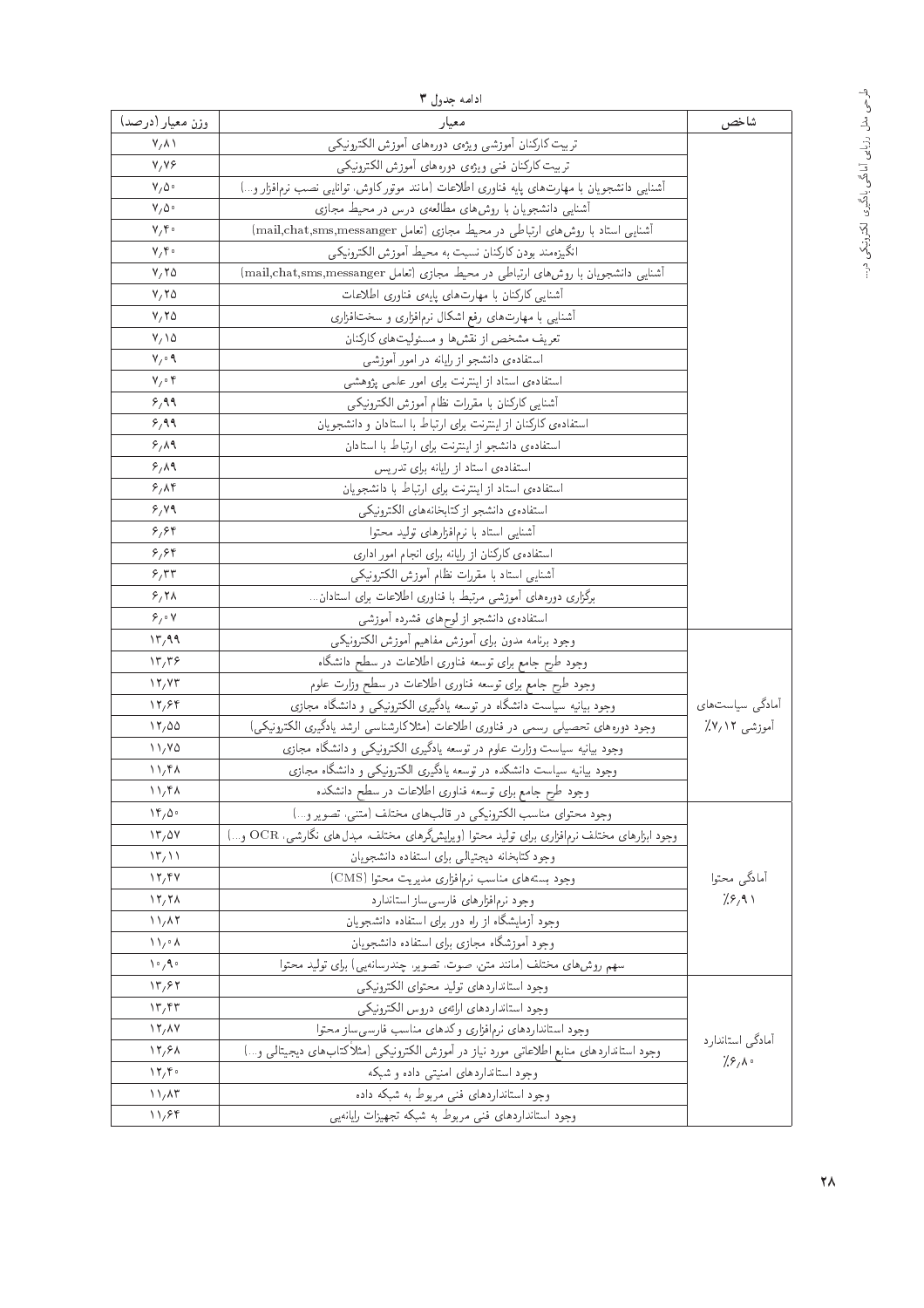|                         | ادامه جدول ۳                                                                                     |                                                 |
|-------------------------|--------------------------------------------------------------------------------------------------|-------------------------------------------------|
| شاخص                    | معيار                                                                                            | وزن معيار (درصد)                                |
|                         | وجود استانداردها و روال های پذیرش دانشجو در دورههای آموزشی الکترونیکی                            | $\frac{11}{400}$                                |
| آمادگی مالی             | میزان حقالزحمهی استاد و دستیار آموزشی در آموزش الکترونیکی                                        | $\mathcal{N}^r, \mathcal{N}^r$                  |
| 7.8, 41                 | سهم بودجه ی تأمین سخت افزار، نرمافزار و تجهیزات شبکه در دانشگاه                                  | 17,99                                           |
|                         | سهم بودجهى تربيت استادان، دانشجويان وكاركنان براى أموزش الكترونيكي                               | 17,99                                           |
|                         | سهم بودجه، آموزش الكترونيكي ازكل بودجه، آموزشي در دانشگاه                                        | 11/40                                           |
|                         | پرداخت یارانه به دانشجویان برای استفاده از محیط الکترونیکی (مثلاً کمک هزینهی استفاده از اینترنت) | $\mathcal{N}$                                   |
|                         | هزینهی اتصال به اینترنت و استفاده از شبکه                                                        | $\frac{1}{2}$                                   |
|                         | هزینه، خرید رایانه و تجهیزات آن                                                                  | $\mathcal{N}_{1}$ $\mathcal{N}_{2}$             |
|                         | انعطاف مقررات در خريدهاى مرتبط با أموزش الكترونيكي                                               | $\mathcal{N} \setminus \mathcal{N}$             |
|                         | وجود سازوكار احراز هويت                                                                          | $\Delta \Delta / 2$                             |
|                         | وجود سازوكار كنترل سطح دسترسى                                                                    | $\mathcal{N}$ / $\mathcal{N}$                   |
|                         | وجود سازوكار احراز صحت داده                                                                      | $\mathcal{N}$                                   |
| أمادگي امنيت<br>7.8,04  | وجود نرمافزارهای واکنشی امنیت اطلاعات (مانند دیوارهآتش، کلمات عبور، زیستسنجی، ثبت ورود و)        | $\mathcal{N}$                                   |
|                         | وجود نرم فزارهای کنشگر امنیت اطلاعات (مانند نرم فزارهای ضد ویروسی، رمزنگاری و…)                  | $\langle \mathbf{r}, \mathbf{r} \rangle$        |
|                         | وجود سيستم عامل مناسب                                                                            | $\Upsilon/\Upsilon$                             |
|                         | وجود سازوكار امضاى ديجيتالي وكواهي الكترونيكي                                                    | 17,90                                           |
|                         | سهولت دسترسی به نرم فزارهای مورد نیاز                                                            | $\mathcal{N}$                                   |
|                         | تعداد رایانههای فعال در دورههای یادگیری الکترونیکی                                               | $\mathcal{M}_1 \circ \mathcal{F}$               |
|                         | تعداد رایانههای موجود به ازای هر ۱۰۰ دانشجو                                                      | $\mathcal{N}^{\mu}$                             |
| آمادگي تجهيزات<br>7.877 | وجود حافظه و ذخيره سازهاى مناسب اطلاعات                                                          | $\Upsilon/\Lambda$                              |
|                         | تعداد لوازم جانبی غیر دیداری (مانند چاپگر، پویشگر و) به ازای هر ۱۰ رایانه                        | $\mathcal{N} \mathcal{N} \setminus \mathcal{N}$ |
|                         | تعداد لوازم دیداری ــ شنیداری                                                                    | $\mathcal{N} \mathcal{N} \setminus \mathcal{N}$ |
|                         | تعداد رایانههای متصل به اینترنت                                                                  | $\mathcal{N} \cdot \mathcal{N}$                 |
|                         | تعداد خطوط تلفن استفادهشده دربرنامهها                                                            | 9,99                                            |

و از سوی دیگر، ابزاری مناسب برای تدوین سیاست مل<sub>ی</sub> و چگونگی تخصیص |عتبارات مل<sub>ی</sub> ارائه می دهد.

مدل حاصل، این امکان را برای سیاست(داران مدی پدید می(ورد تا بهضک آن ) این مردر تسکر و قدردانی می،هایند.<br>. ج) مطابق سند چشم|نداز ملی کشور، یکی از اهداف کشور تبدیلشدن به قدرت<br>اول علمی در منطقه در سال ۱۴۰۴ هجری خورشیدی است. از سوی دیگر، اول عدمی در مطله در سال ۱۱۰۱ هجری حورسیدی است. از سوی دیگر،<br>ایس آیا مسئل السال است. طبق آمار بین المللی در حال حاصر دو نسور برنیه و ادربایجان سبب به<br>ایلمان سیاسی

دانشگاههای این سه کشور را در عرصهی یادگیری الکترونیکی با هم مقایسه و راهکارهای بهبود وضعیت دانشگاههای کشور را در مقایسه با کشورهای رقیب تعيين كنند.

# تقدير و تشكر

پانوشت

نویسندگان این نوشتار از مرکز تحقیقات مخابرات ایران (قرارداد شماره °F۳۹٫۵ ایران از موقعیت بهتری در حوزهی فنّاوری اطلاعات برخوردارند. از این رو – مورخ ۲۴۷۵٬۰۷٬۰۳ باکد شناسایی ۲۴۵-۷۰-۳۸۷ (TMU ۸۷-۲) به دلیل پشتیبانی مالی<br>سام سام سام ایران است استقلال سامت کامل سیست به سام کرد آمد سام کرده کرد تند

- 6. electronic educational system model (EES)
- 7. learning design system (LDS)
- 8. model of e-learning continuance (MELC)
- 9. institutional
- 10. management
- 11. technological
- 12. pedagogical
- 13. ethical
- 1. virtual university
- 2. on line
- 3. semi on line
- 4. global e-learning framework (GeLF)
- 5. virtual university reference model (VURM)